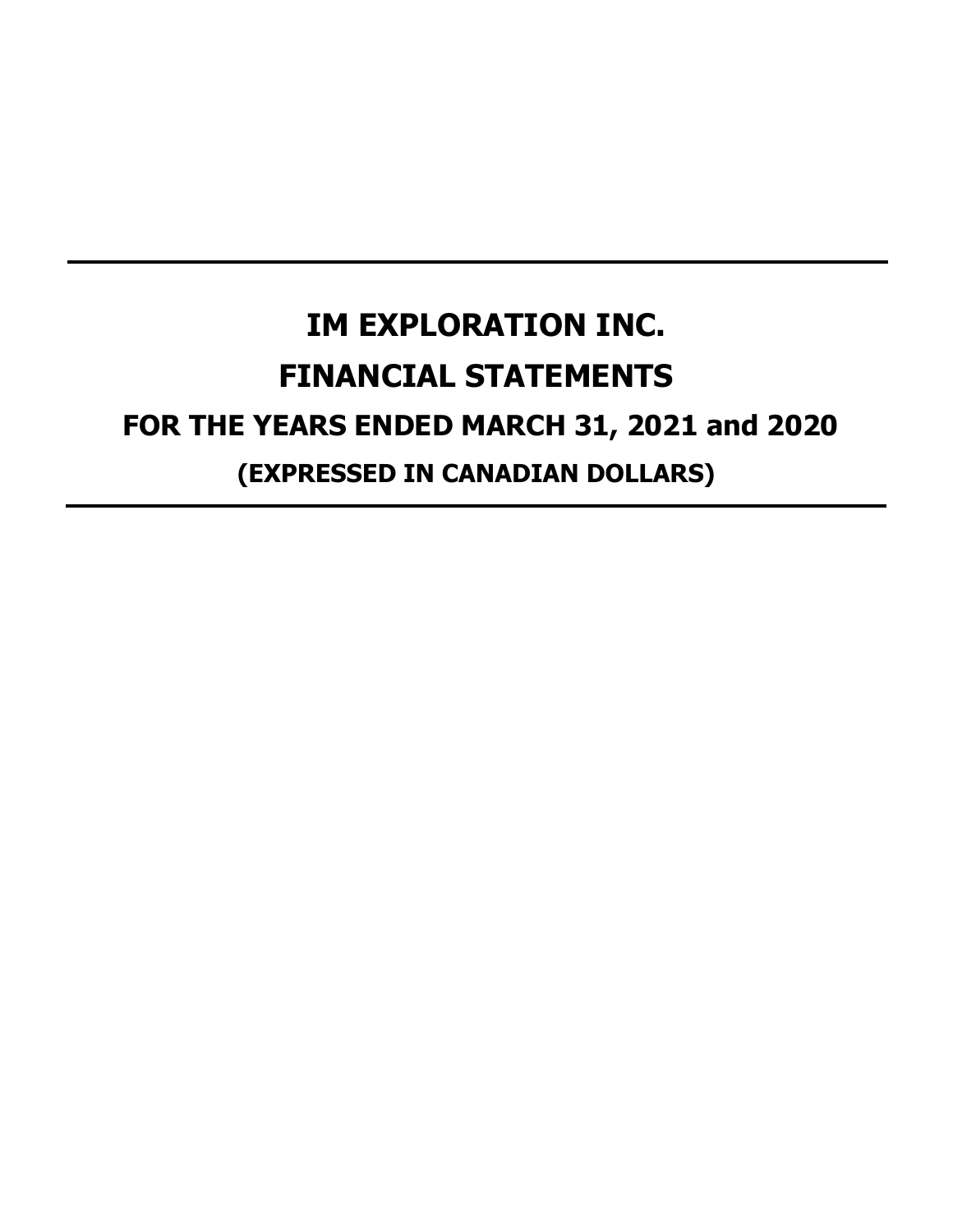

DALE MATHESON CARR-HILTON LABONTE LLP CHARTERED PROFESSIONAL ACCOUNTANTS

#### **INDEPENDENT AUDITOR'S REPORT**

#### To the Shareholders of IM Exploration Inc.

#### **Opinion**

We have audited the financial statements of IM Exploration Inc. (the "Company"), which comprise the statements of financial position as at March 31, 2021, and 2020, and the statements of loss and comprehensive loss, changes in shareholders' equity and cash flows for the years then ended, and notes to the financial statements, including a summary of significant accounting policies (collectively referred to as the "financial statements").

In our opinion, the accompanying financial statements present fairly, in all material respects, the financial position of the Company as at March 31, 2021 and 2020, and its financial performance and its cash flows for the years then ended in accordance with International Financial Reporting Standards.

#### **Basis for Opinion**

We conducted our audit in accordance with Canadian generally accepted auditing standards. Our responsibilities under those standards are further described in the *Auditor's Responsibilities for the Audit of the Financial Statements* section of our report. We are independent of the Company in accordance with the ethical requirements that are relevant to our audit of the financial statements in Canada, and we have fulfilled our other ethical responsibilities in accordance with these requirements. We believe that the audit evidence we have obtained is sufficient and appropriate to provide a basis for our opinion.

#### **Material Uncertainty Related to Going Concern**

We draw attention to Note 1 to the financial statements, which describes events and conditions that indicate that a material uncertainty exists that may cast significant doubt on the Company's ability to continue as a going concern. Our opinion is not modified in respect of this matter.

#### **Other Information**

Management is responsible for the other information. The other information comprises the information included in Management's Discussion and Analysis.

Our opinion on the financial statements does not cover the other information and we do not express any form of assurance conclusion thereon.

In connection with our audit of the financial statements, our responsibility is to read the other information identified above and, in doing so, consider whether the other information is materially inconsistent with the financial statements or our knowledge obtained in the audit, or otherwise appears to be materially misstated.

We obtained Management's Discussion and Analysis prior to the date of this auditor's report. If, based on the work we have performed, we conclude that there is a material misstatement of this other information, we are required to report that fact. We have nothing to report in this regard.

#### **Responsibilities of Management and Those Charged with Governance for the Financial Statements**

Management is responsible for the preparation and fair presentation of the financial statements in accordance with International Financial Reporting Standards, and for such internal control as management determines is necessary to enable the preparation of financial statements that are free from material misstatement, whether due to fraud or error.

In preparing the financial statements, management is responsible for assessing the Company's ability to continue as a going concern, disclosing, as applicable, matters related to going concern and using the going concern basis of accounting unless management either intends to liquidate the Company or to cease operations, or has no realistic alternative but to do so.

Those charged with governance are responsible for overseeing the Company's financial reporting process.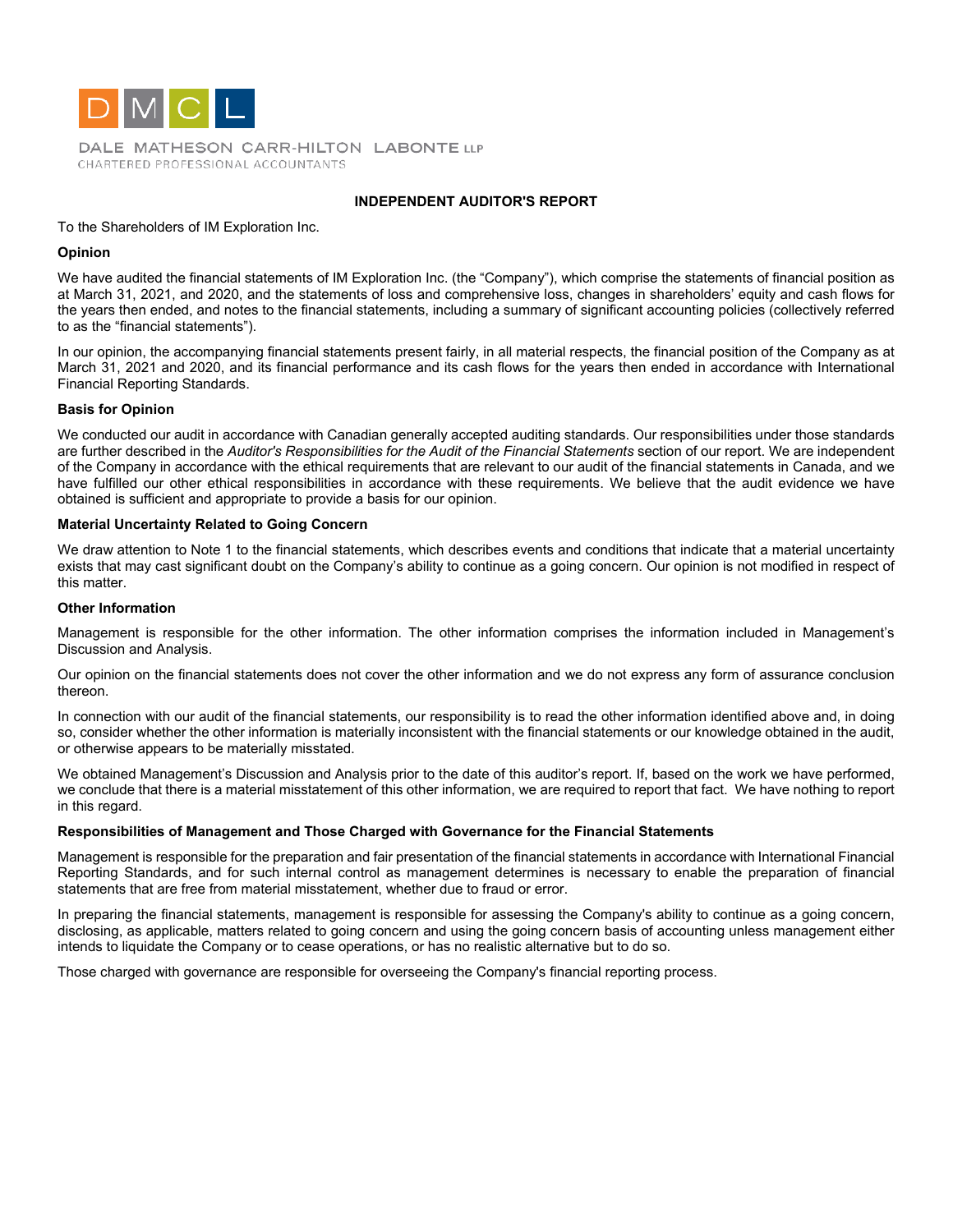#### **Auditor's Responsibilities for the Audit of the Financial Statements**

Our objectives are to obtain reasonable assurance about whether the financial statements as a whole are free from material misstatement, whether due to fraud or error, and to issue an auditor's report that includes our opinion. Reasonable assurance is a high level of assurance, but is not a guarantee that an audit conducted in accordance with Canadian generally accepted auditing standards will always detect a material misstatement when it exists. Misstatements can arise from fraud or error and are considered material if, individually or in the aggregate, they could reasonably be expected to influence the economic decisions of users taken on the basis of these financial statements. As part of an audit in accordance with Canadian generally accepted auditing standards, we exercise professional judgment and maintain professional skepticism throughout the audit. We also:

- Identify and assess the risks of material misstatement of the financial statements, whether due to fraud or error, design and perform audit procedures responsive to those risks, and obtain audit evidence that is sufficient and appropriate to provide a basis for our opinion. The risk of not detecting a material misstatement resulting from fraud is higher than for one resulting from error, as fraud may involve collusion, forgery, intentional omissions, misrepresentations, or the override of internal control.
- Obtain an understanding of internal control relevant to the audit in order to design audit procedures that are appropriate in the circumstances, but not for the purpose of expressing an opinion on the effectiveness of the Company's internal control.
- Evaluate the appropriateness of accounting policies used and the reasonableness of accounting estimates and related disclosures made by management.
- Conclude on the appropriateness of management's use of the going concern basis of accounting and based on the audit evidence obtained, whether a material uncertainty exists related to events or conditions that may cast significant doubt on the Company's ability to continue as a going concern. If we conclude that a material uncertainty exists, we are required to draw attention in our auditor's report to the related disclosures in the financial statements or, if such disclosures are inadequate, to modify our opinion. Our conclusions are based on the audit evidence obtained up to the date of our auditor's report. However, future events or conditions may cause the Company to cease to continue as a going concern.
- Evaluate the overall presentation, structure and content of the financial statements, including the disclosures, and whether the financial statements represent the underlying transactions and events in a manner that achieves fair presentation.

We communicate with those charged with governance regarding, among other matters, the planned scope and timing of the audit and significant audit findings, including any significant deficiencies in internal control that we identify during our audit.

We also provide those charged with governance with a statement that we have complied with relevant ethical requirements regarding independence, and to communicate with them all relationships and other matters that may reasonably be thought to bear on our independence, and where applicable, related safeguards.

The engagement partner on the audit resulting in this independent auditor's report is David Goertz.

Dmol.

**DALE MATHESON CARR-HILTON LABONTE LLP CHARTERED PROFESSIONAL ACCOUNTANTS** Vancouver, BC

July 28, 2021

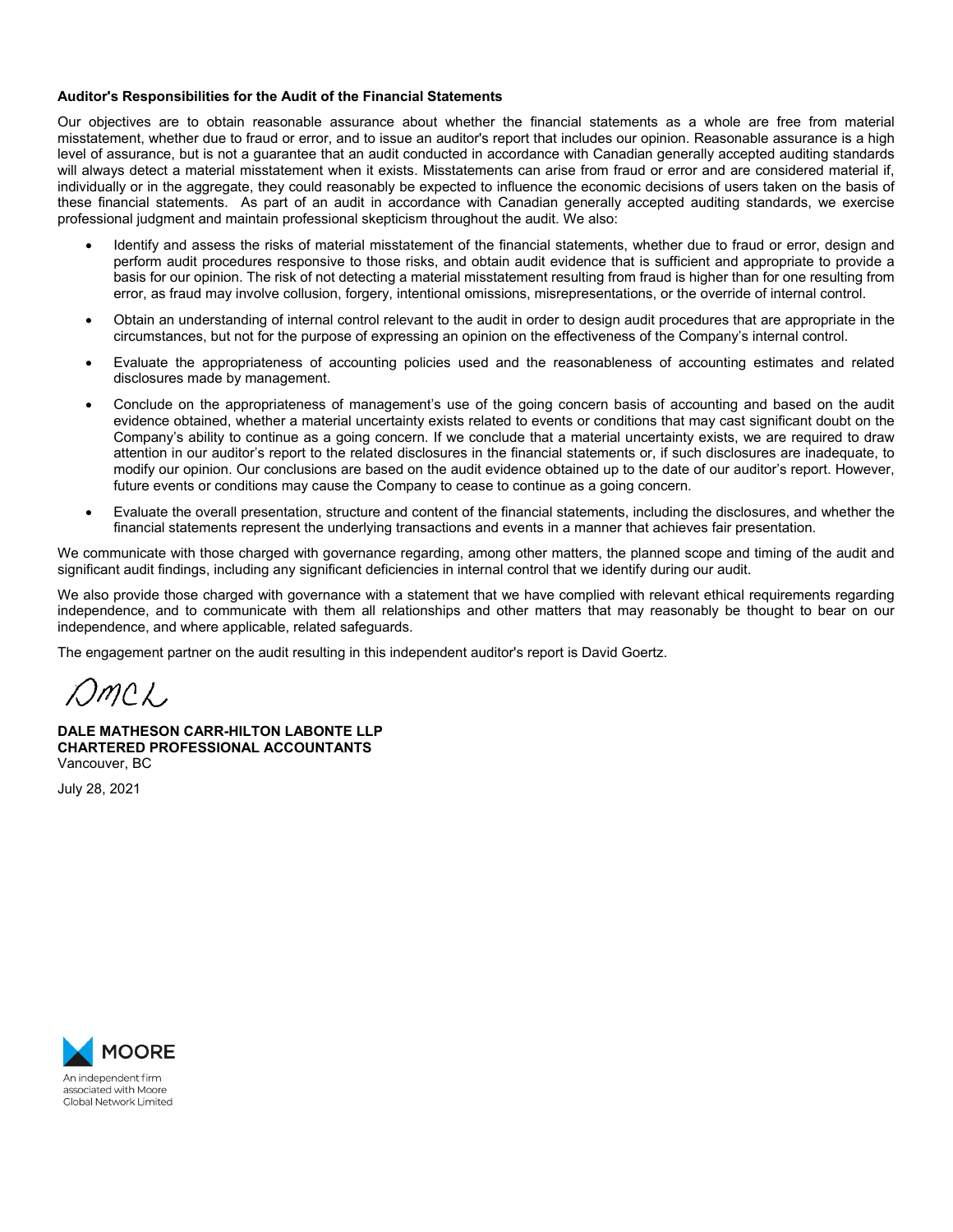|                                                   | As at             | As at             |  |
|---------------------------------------------------|-------------------|-------------------|--|
|                                                   | March 31,<br>2021 | March 31,<br>2020 |  |
|                                                   | S                 | \$                |  |
| <b>ASSETS</b>                                     |                   |                   |  |
| <b>Current assets</b>                             |                   |                   |  |
| Cash                                              | 1,191,299         | 249,368           |  |
| Receivable                                        | 7,777             | 20,664            |  |
| Prepaid expenses (note 6)                         | 19,913            |                   |  |
| <b>Total current assets</b>                       | 1,218,989         | 270,032           |  |
| <b>Non-current assets</b>                         |                   |                   |  |
| Exploration and evaluation assets (note 7)        | 81,277            | 69,250            |  |
| <b>Total assets</b>                               | 1,300,266         | 339,282           |  |
| <b>LIABILITIES AND SHAREHOLDERS' EQUITY</b>       |                   |                   |  |
| <b>Current liabilities</b>                        |                   |                   |  |
| Accounts payable and accrued liabilities (note 8) | 29,024            | 62,244            |  |
| <b>Total liabilities</b>                          | 29,024            | 62,244            |  |
| Shareholders' equity                              |                   |                   |  |
| Share capital (note 9)                            | 1,593,555         | 513,855           |  |
| Reserves                                          | 84,320            | 85,002            |  |
| Deficit                                           | (406, 633)        | (321, 819)        |  |
| Total shareholders' equity                        | 1,271,242         | 277,038           |  |
| Total liabilities and shareholders' equity        | 1,300,266         | 339,282           |  |

Nature of operations and going concern (note 1) Subsequent events (note 12)

# **Approved on behalf of the Board:**

(Signed) " Mark Monaghan " Director

(Signed) " John Dewdney " Director

The accompanying notes to the financial statements are an integral part of these statements.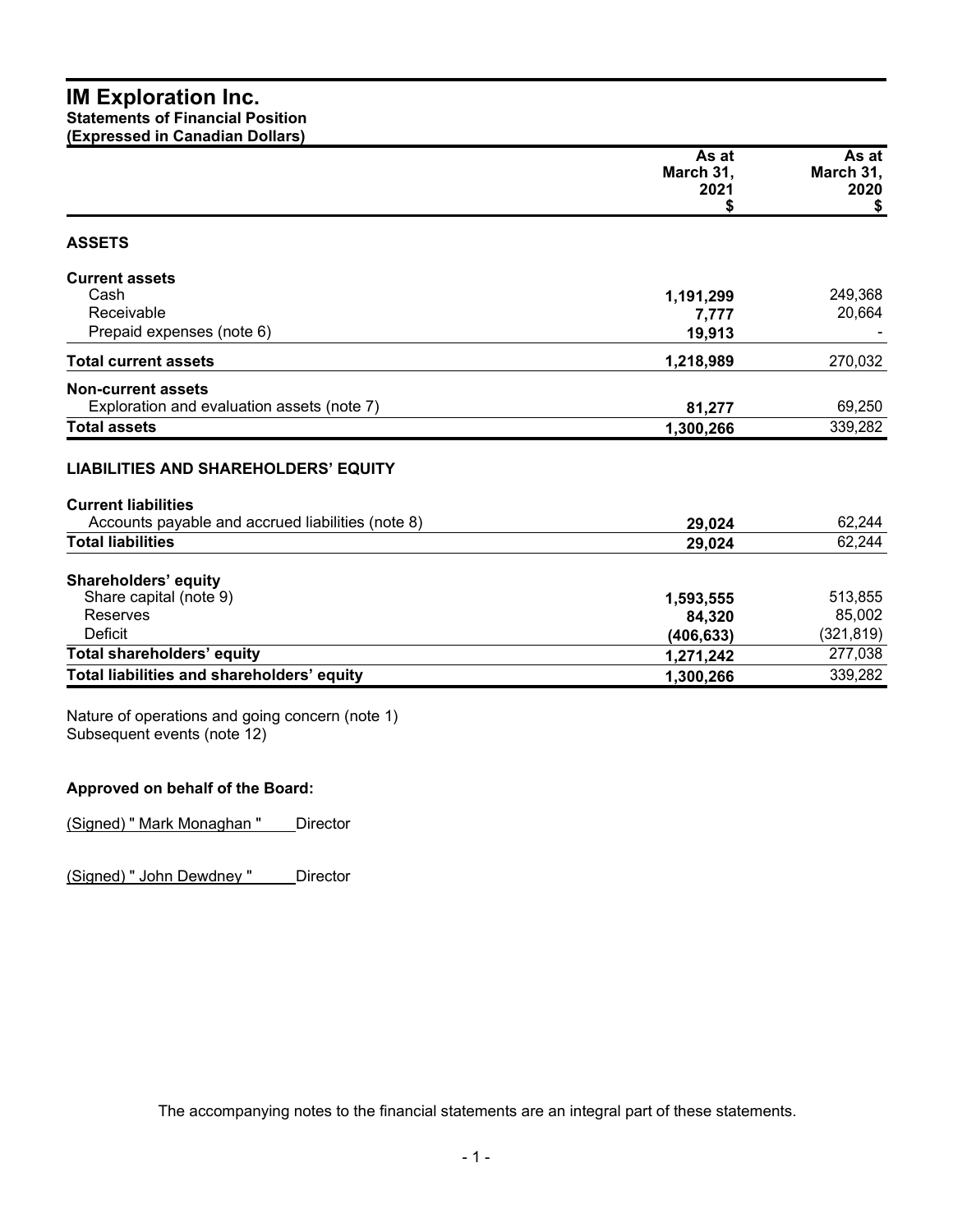# **IM Exploration Inc. Statements of Loss and Comprehensive Loss**

**(Expressed in Canadian Dollars)**

|                                                      | <b>Year Ended</b><br>March 31,<br>2021 | Year Ended<br>March 31,<br>2020<br>S |
|------------------------------------------------------|----------------------------------------|--------------------------------------|
| <b>Operating expenses</b>                            |                                        |                                      |
| General and administrative                           | 2,529                                  | 6,117                                |
| Management services (note 11)                        | 7,654                                  | 3,201                                |
| Consulting fees                                      | 4,750                                  | 720                                  |
| Professional fees                                    | 45,614                                 | 25,871                               |
| One-time bonus (note 11)                             |                                        | 23,000                               |
| Filing fees                                          | 22,150                                 | 35,432                               |
| Corporate communications                             | 2,117                                  |                                      |
| Share-based payments (note 9)                        |                                        | 64,002                               |
| Net loss and comprehensive loss for the year         | (84, 814)                              | (158, 343)                           |
|                                                      |                                        |                                      |
| Basic and diluted net loss per share                 | (0.01)<br>S                            | \$<br>(0.02)                         |
| Weighted average number of common shares outstanding | 14,191,196                             | 9,875,616                            |

The accompanying notes to the financial statements are an integral part of these statements.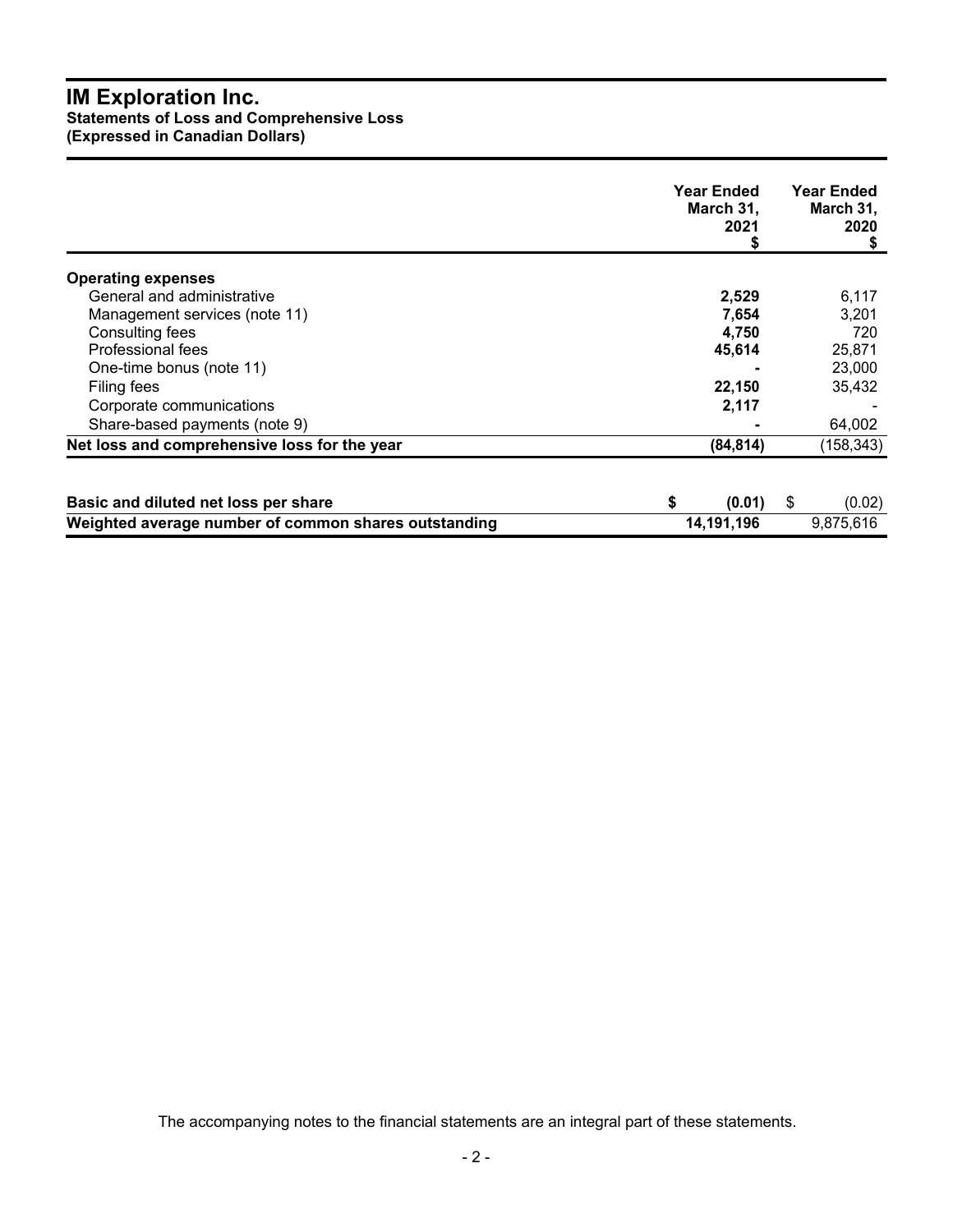# **IM Exploration Inc.**

**Statements of Changes in Shareholders' Equity (Expressed in Canadian Dollars)**

|                                   | Number of     | <b>Share</b> | <b>Reserves</b> |                 |                |              |
|-----------------------------------|---------------|--------------|-----------------|-----------------|----------------|--------------|
|                                   | <b>Shares</b> | Capital      | <b>Options</b>  | <b>Warrants</b> | <b>Deficit</b> | <b>Total</b> |
| Balance, March 31, 2019           | 7,100,000     | 289,971      |                 |                 | (163, 476)     | 126,495      |
| Shares issued for cash            | 3,000,000     | 300,000      |                 |                 |                | 300,000      |
| Share issuance costs              |               | (106, 116)   |                 | 21,000          |                | (85, 116)    |
| Shares issued for acquisition of  |               |              |                 |                 |                |              |
| exploration and evaluation assets | 300,000       | 30,000       |                 |                 |                | 30,000       |
| Share-based payments              |               |              | 64,002          |                 |                | 64,002       |
| Net loss for the year             |               |              |                 |                 | (158, 343)     | (158, 343)   |
| Balance, March 31, 2020           | 10,400,000    | 513,855      | 64,002          | 21,000          | (321, 819)     | 277,038      |
| Shares issued for cash            | 6,200,000     | 310,000      |                 |                 |                | 310,000      |
| Share issuance costs              |               | (6,032)      |                 |                 |                | (6,032)      |
| Shares and warrants issuance      | 5,158,333     | 773,750      |                 |                 |                | 773,750      |
| <b>Exercise of warrants</b>       | 13,000        | 1,982        |                 | (682)           |                | 1,300        |
| Net loss for the year             |               |              |                 |                 | (84, 814)      | (84, 814)    |
| Balance, March 31, 2021           | 21,771,333    | 1,593,555    | 64,002          | 20,318          | (406, 633)     | 1,271,242    |

The accompanying notes to the financial statements are an integral part of these statements.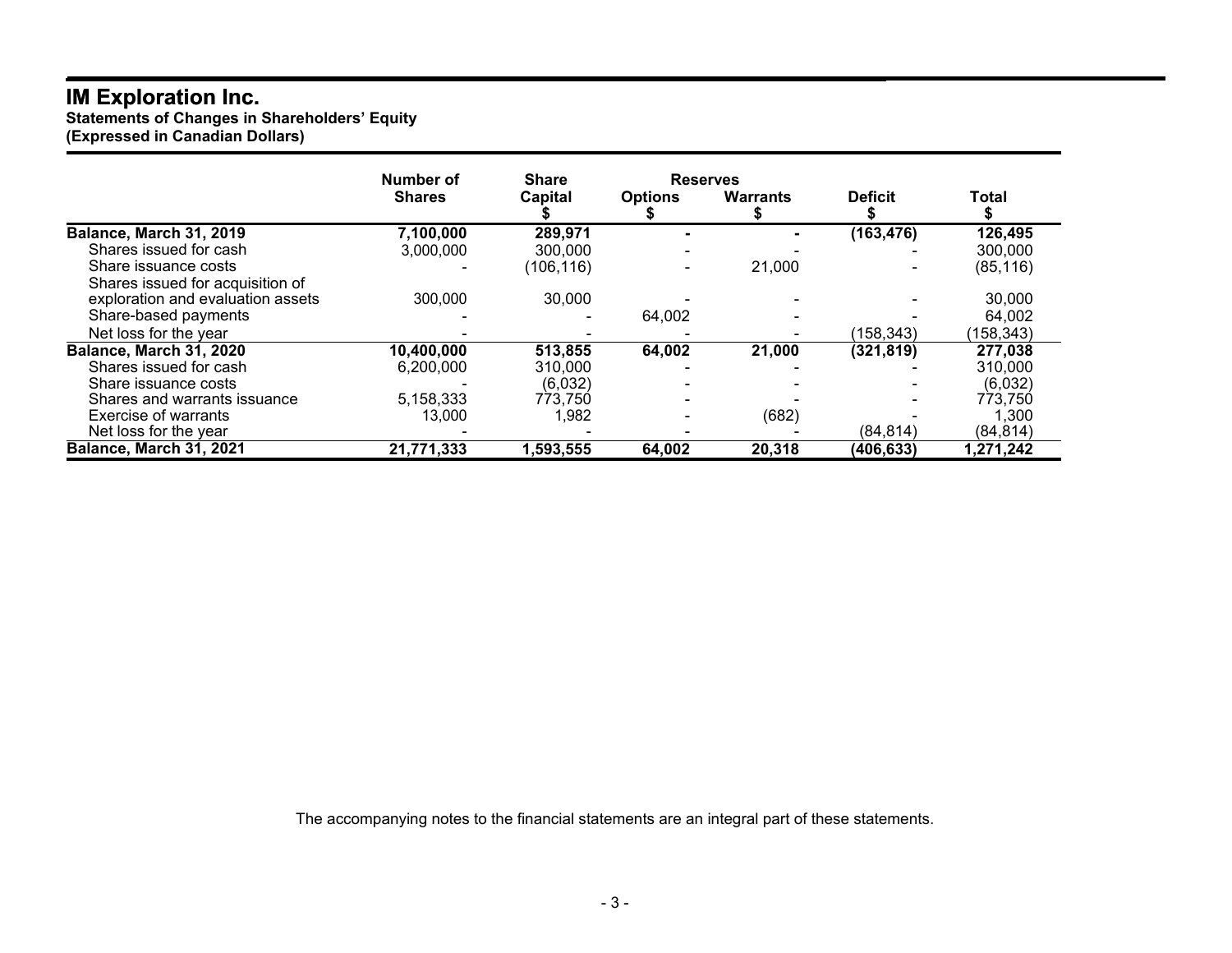# **IM Exploration Inc. Statements of Cash Flows (Expressed in Canadian Dollars)**

|                                            | <b>Year Ended</b><br>March 31,<br>2021<br>S | <b>Year Ended</b><br>March 31,<br>2020<br>\$ |
|--------------------------------------------|---------------------------------------------|----------------------------------------------|
| <b>Operating activities</b>                |                                             |                                              |
| Net loss                                   | (84, 814)                                   | (158, 343)                                   |
| Adjustments for:                           |                                             |                                              |
| Share-based payments                       |                                             | 64,002                                       |
| Changes in non-cash working capital items: |                                             |                                              |
| Receivable                                 | 12,887                                      | (20, 411)                                    |
| Prepaid expenses                           | (19, 913)                                   | 38,825                                       |
| Amounts payable and accrued liabilities    | (33, 220)                                   | (58, 198)                                    |
| Net cash used in operating activities      | (125,060)                                   | (134, 125)                                   |
| <b>Investing activities</b>                |                                             |                                              |
| Exploration and evaluation expenditures    | (12, 027)                                   | (24, 250)                                    |
| Net cash used in investing activities      | (12, 027)                                   | (24, 250)                                    |
| <b>Financing activities</b>                |                                             |                                              |
| Proceeds of shares and warrants issuance   | 1,083,750                                   |                                              |
| Share issuance costs                       | (6,032)                                     |                                              |
| Proceeds from exercise of warrants         | 1,300                                       | 214,884                                      |
| Net cash provided by financing activities  | 1,079,018,                                  | 214,884                                      |
| Net change in cash                         | 941,931                                     | 56,509                                       |
| Cash, beginning of year                    | 249,368                                     | 192,859                                      |
| Cash, end of year                          | 1,191,299                                   | 249,368                                      |

The accompanying notes to the financial statements are an integral part of these statements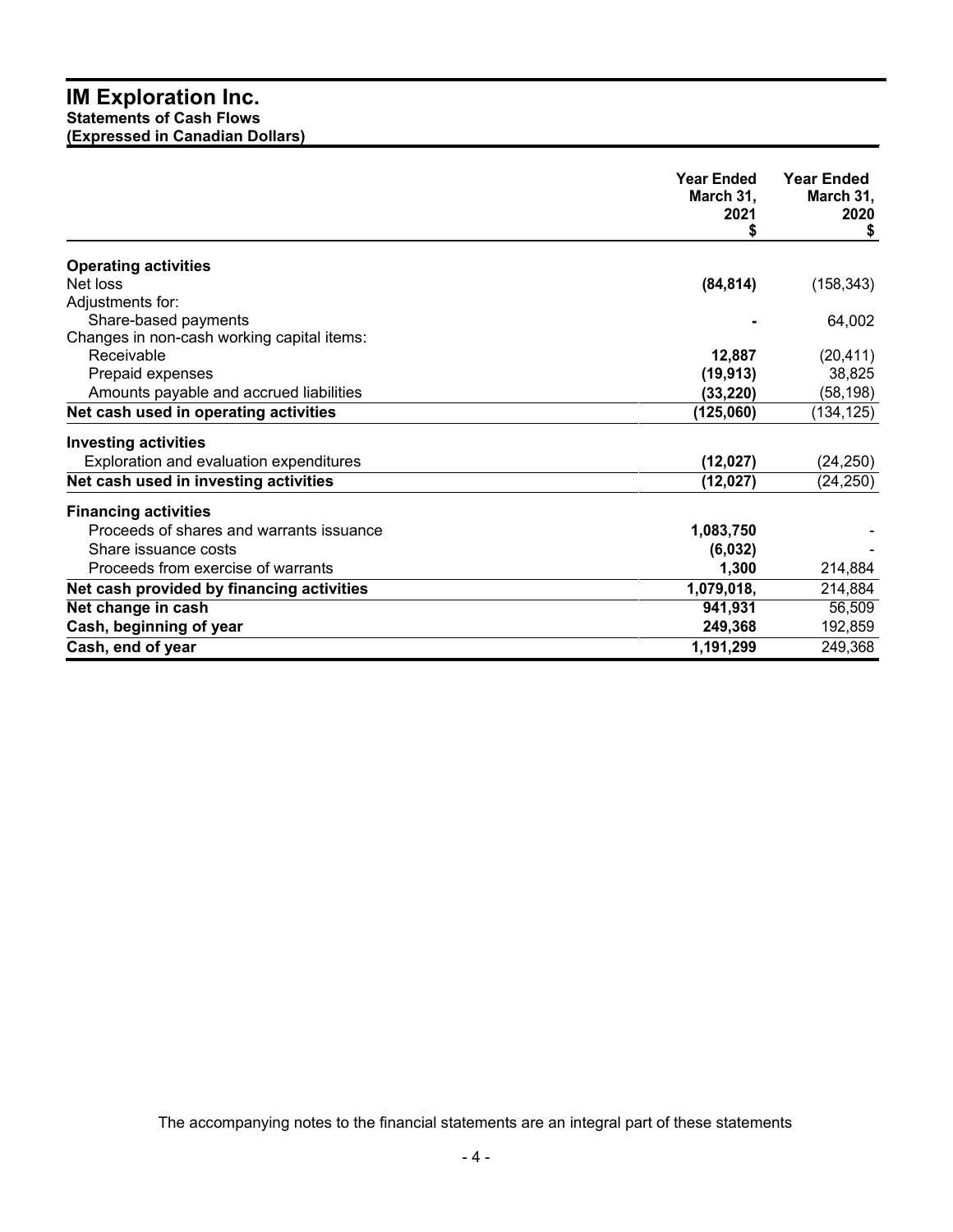# **1. Nature of operations and going concern**

IM Exploration Inc. (formerly Prize Exploration Inc.) (the "Company") was incorporated under the Canada Business Corporations Act on April 19, 2017. The Company is in the business of acquiring, exploring and evaluating mineral resource properties. The Company's shares ("Common Shares") are trading on the Canadian Securities Exchange (the "Exchange") under the symbol "IM". The address of the Company's corporate office and registered office address is 1090 West Georgia Street, Suite 700, Vancouver, BC, V6E 3V7.

These financial statements have been prepared on a going concern basis which assumes that the Company will continue in operations for the foreseeable future and will be able to realize its assets and discharge its liabilities and commitments in the normal course of business. Realization values may be substantially different from carrying values as shown and the financial statements do not give effect to adjustments that would be necessary to the carrying values and classification of assets and liabilities should the Company be unable to continue as a going concern.

The mineral properties of the Company are in the exploration stage and, as a result, the Company has no source of operating cash flow. The exploration and development of the Company's properties depend on the ability of the Company to obtain financing.

The Company's future viability depends upon the acquisition and financing of mineral exploration or other projects. If the mineral projects are to be successful, additional funds will be required for development and, if warranted, to place them into commercial production. The sources of future funds presently available to the Company is through the issuance of common shares or through the sale of an interest in any of its properties or assets in whole or in part. The ability of the Company to arrange such financing or the sale of an interest will depend, in part, on prevailing market conditions as well as the business performance of the Company. These events and conditions indicate the existence of a material uncertainty that may cast significant doubt on the Company's ability to continue as a going concern. There can be no assurance that the Company will be successful in its efforts to arrange the necessary financing, if needed, on terms satisfactory to the Company. If additional financing is arranged through the issuance of shares, control of the Company may change and shareholders may suffer significant dilution.

# **2. Basic of presentation**

#### **Statement of compliance**

These financial statements have been prepared in accordance with International Financial Reporting Standards ("IFRS") as issued by the International Accounting Standards Board ("IASB") and interpretations issued by the International Financial Reporting Interpretations Committee ("IFRIC"). The principle accounting policies applied in the presentation of these financial statements are set out in note 3.

These financial statements were authorized for issue by the Board of Directors of the Company as of July 28, 2021.

#### **Basis of measurement**

These financial statements have been prepared on an accrual basis and are based on historical costs, modified where applicable.

The financial statements are presented in Canadian dollars unless otherwise noted.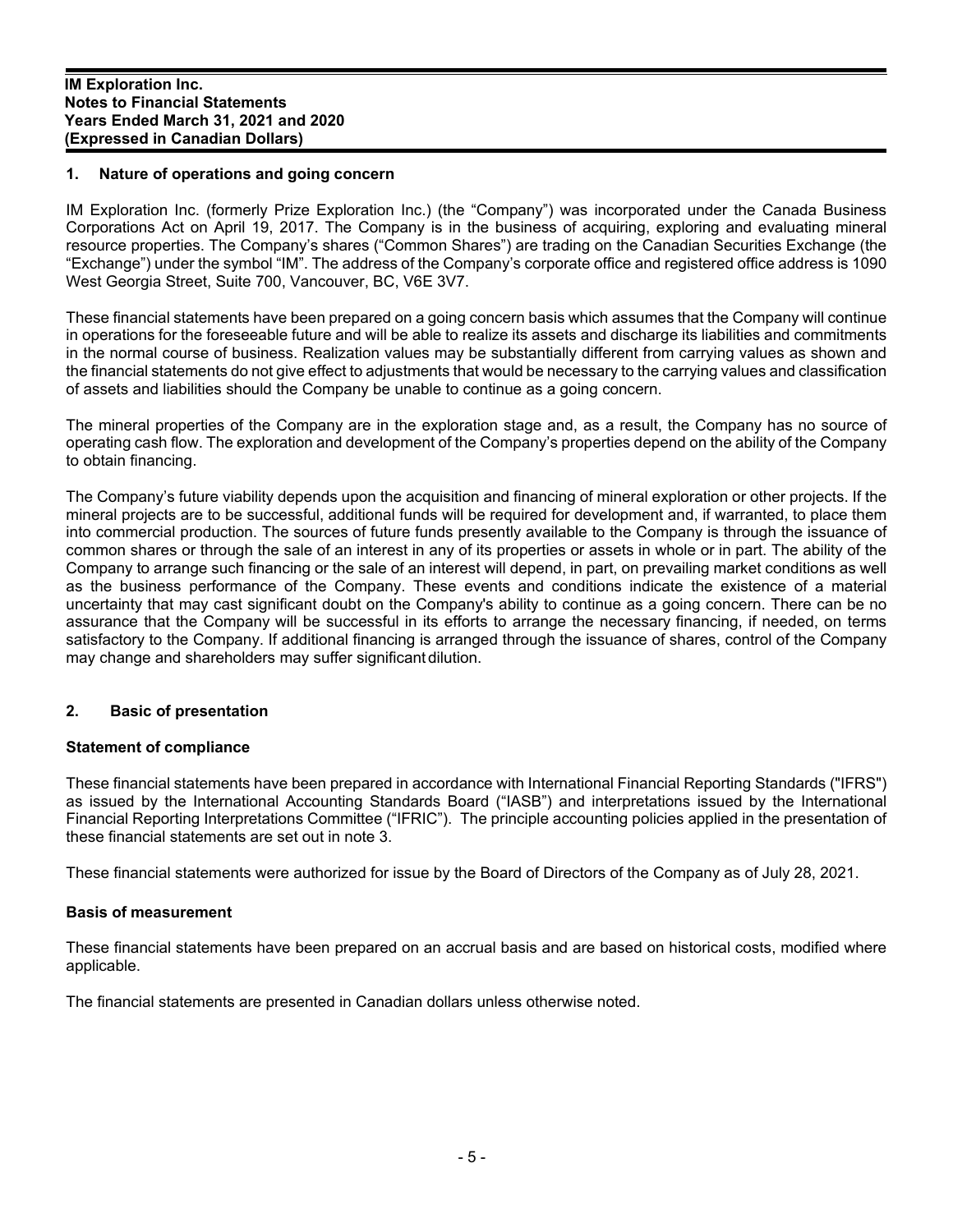# **2. Basic of presentation (continued)**

# **Significant accounting estimates and judgements**

The preparation of the Company's financial statements in accordance with IFRS requires the Company to make estimates and judgments concerning the future. The Company's management reviews these estimates and underlying judgments on an ongoing basis, based on experience and other factors, including expectations of future events that are believed to be reasonable under the circumstances. Revisions to estimates are adjusted for prospectively in the period in which the estimates are revised.

The significant areas requiring the use of management estimates include:

- the assessment of impairment on exploration and evaluation assets; and
- the recoverability and measurement of deferred income tax assets.

The significant judgments applying to these financial statements include:

- the assessment of the Company's ability to continue as a going concern and whether there are events or conditions that may give rise to significant uncertainty; and
- the classification / allocation of expenditures as exploration and evaluation expenditures or operating expenses.

# **3. Significant accounting policies**

# **Financial instruments**

The following is the Company's accounting policy for financial instruments under IFRS 9 Financial Instruments:

#### Classification

The Company classifies its financial instruments in the following categories: at fair value through profit and loss ("FVTPL"), at fair value through other comprehensive income ("FVTOCI") or at amortized cost. The Company determines the classification of financial assets at initial recognition. The classification of debt instruments is driven by the Company's business model for managing the financial assets and their contractual cash flow characteristics. Equity instruments that are held for trading are classified as FVTPL. For other equity instruments, on the day of acquisition the Company can make an irrevocable election (on an instrument-by-instrument basis) to designate them as at FVTOCI. Financial liabilities are measured at amortized cost, unless they are required to be measured at FVTPL (such as instruments held for trading or derivatives) or if the Company has opted to measure them at FVTPL.

The Company's financial instruments consist of the following:

| Financial assets:      | Classification: |
|------------------------|-----------------|
| Cash                   | Amortized cost  |
| <b>Receivables</b>     | Amortized cost  |
|                        |                 |
| Financial liabilities: | Classification: |
| Accounts payable       | Amortized cost  |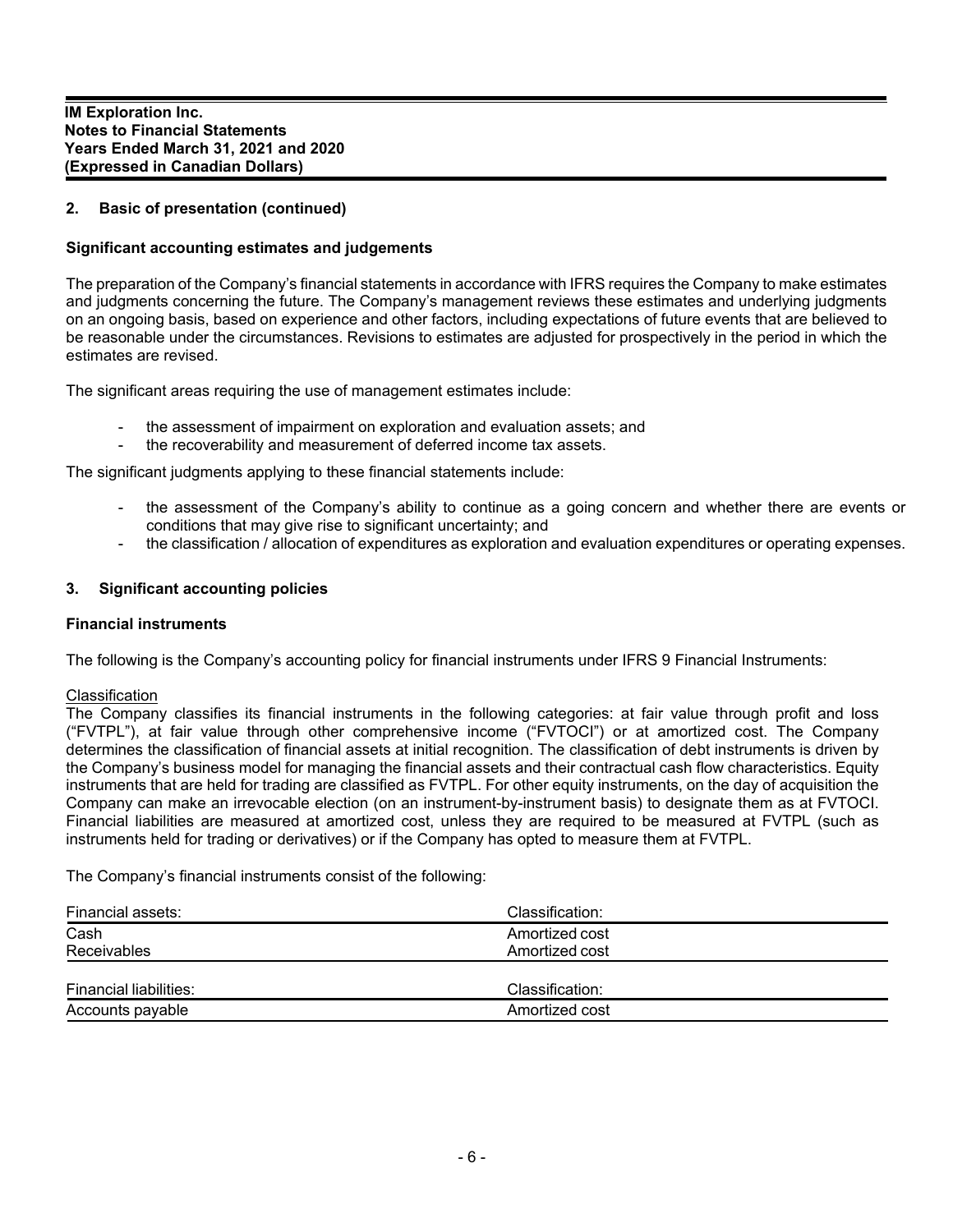#### **Financial instruments (continued)**

#### Measurement

#### *Financial assets and liabilities at amortized cost*

Financial assets and liabilities at amortized cost are initially recognized at fair value plus or minus transaction costs, respectively, and subsequently carried at amortized cost less any impairment.

#### *Financial assets and liabilities at FVTPL*

Financial assets and liabilities carried at FVTPL are initially recorded at fair value and transaction costs are expensed in the statements of loss and comprehensive loss. Realized and unrealized gains and losses arising from changes in the fair value of the financial assets and liabilities held at FVTPL are included in the statements of loss and comprehensive loss in the period in which they arise.

#### *Debt investments at FVTOCI*

These assets are subsequently measured at fair value. Interest income calculated using the effective interest method, foreign exchange gains and losses and impairment are recognised in profit or loss. Other net gains and losses are recognised in Other Comprehensive Income ("OCI"). On derecognition, gains and losses accumulated in OCI are reclassified to profit or loss.

#### *Equity investments at FVTOCI*

These assets are subsequently measured at fair value. Dividends are recognised as income in profit or loss unless the dividend clearly represents a recovery of part of the cost of the investment. Other net gains and losses are recognised in OCI and are never reclassified to profit or loss.

#### Impairment of financial assets at amortized cost

The Company recognizes a loss allowance for expected credit losses on financial assets that are measured at amortized cost. At each reporting date, the Company measures the loss allowance for the financial asset at an amount equal to the lifetime expected credit losses if the credit risk on the financial asset has increased significantly since initial recognition. If at the reporting date, the financial asset has not increased significantly since initial recognition, the Company measures the loss allowance for the financial asset at an amount equal to the twelve month expected credit losses. The Company shall recognize in the statements of loss and comprehensive loss, as an impairment gain or loss, the amount of expected credit losses (or reversal) that is required to adjust the lossallowance at the reporting date to the amount that is required to be recognized.

#### **Derecognition**

#### *Financial assets*

The Company derecognizes financial assets only when the contractual rights to cash flows from the financial assets expire, or when it transfers the financial assets and substantially all of the associated risks and rewards of ownership to another entity.

#### *Financial liabilities*

The Company derecognizes a financial liability when its contractual obligations are discharged or cancelled, or expire. The Company also derecognizes a financial liability when the terms of the liability are modified such that the terms and / or cash flows of the modified instrument are substantially different, in which case a new financial liability based on the modified terms is recognized at fair value.

Gains and losses on derecognition are generally recognized in profit or loss.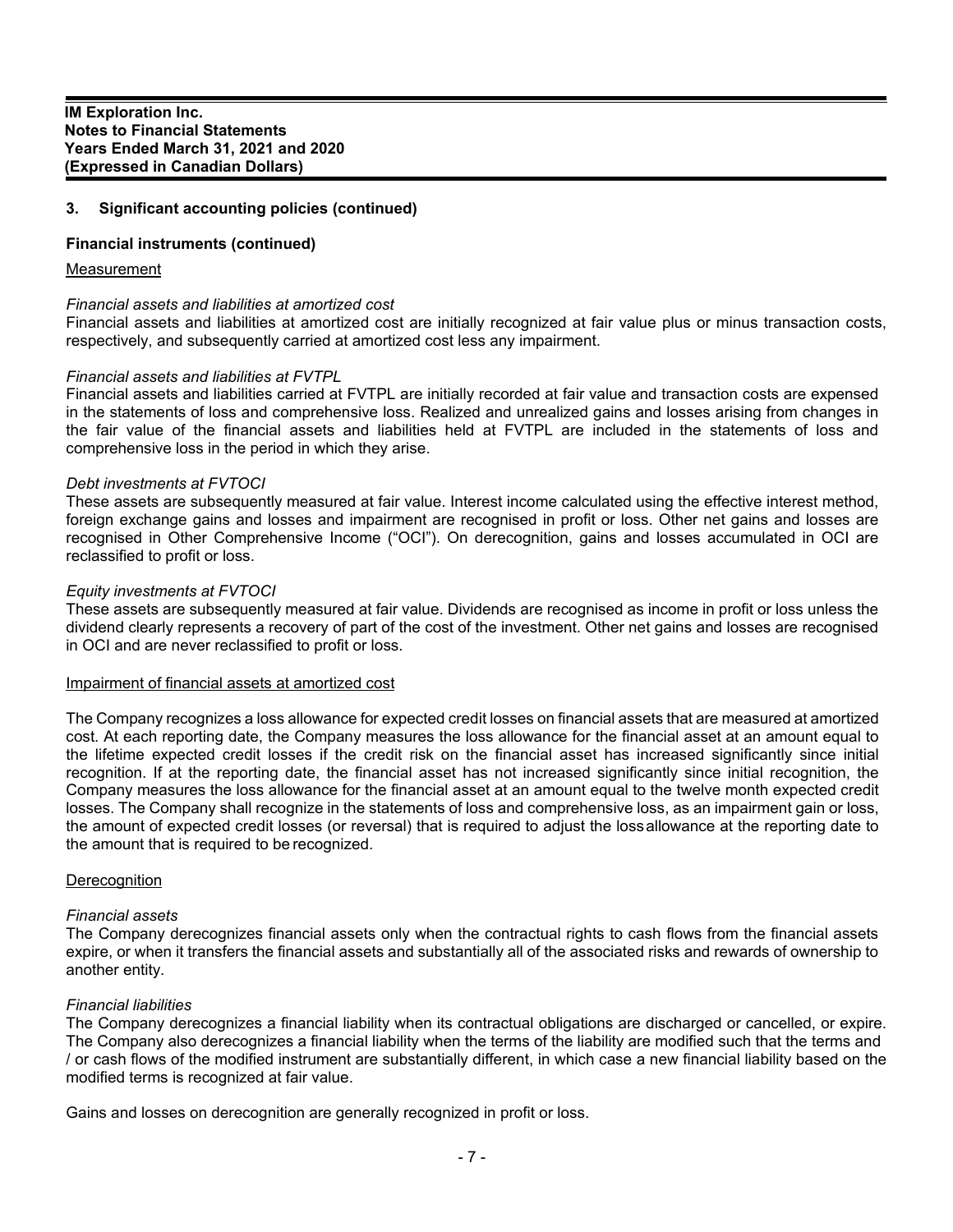#### **Exploration and evaluation assets**

Costs incurred before the Company has obtained the legal rights to explore an area are expensed as incurred.

Exploration and evaluation expenditures include the costs of acquiring licenses and costs associated with exploration and evaluation activity. Option payments are capitalized.

Property option agreements are exercisable entirely at the option of the optionee. Therefore, option payments (or recoveries) are recorded when payment is made (or received) and are not accrued.

Exploration and evaluation expenditures are capitalized. The Company capitalizes costs to specific blocks of claims or areas of geological interest. Government tax credits received are recorded as a reduction to the cumulative costs incurred and capitalized on the related property.

Exploration and evaluation assets are tested for impairment if facts or circumstances indicate that impairment exists. Examples of such facts and circumstances are as follows:

- ♦ the period for which the Company has the right to explore in the specific area has expired during the period or will expire in the near future, and is not expected to be renewed;
- ♦ substantive expenditure on further exploration for and evaluation of mineral resources in the specific area is neither budgeted nor planned;
- ♦ exploration for and evaluation of mineral resources in the specific area have not led to the discovery of commercially viable quantities of mineral resources and the entity has decided to discontinue such activities in the specific area; and
- ♦ sufficient data exist to indicate that, although a development in the specific area is likely to proceed, the carrying amount of the exploration and evaluation asset is unlikely to be recovered in full from successful development or by sale.

After technical feasibility and commercial viability of extracting a mineral resource are demonstrable, the Company stops capitalizing expenditures for the applicable block of claims or geological area of interest and tests the asset for impairment. The capitalized balance, net of any impairment recognized, is then reclassified to either tangible or intangible mine development assets according to the nature of the asset.

#### **Restoration and environmental obligations**

The Company recognizes liabilities for statutory, contractual, constructive or legal obligations associated with the retirement of long-term assets, when those obligations result from the acquisition, construction, development or normal operation of the assets. The net present value of future restoration cost estimates arising from the decommissioning of plant and other site preparation work is capitalized to the related asset along with a corresponding increase in the restoration provision in the period incurred. Discount rates using a pre-tax rate that reflect the time value of money are used to calculate the net present value.

The Company's estimates of restoration costs could change as a result of changes in regulatory requirements, discount rates and assumptions regarding the amount and timing of the future expenditures. These changes are recorded directly to the related asset with a corresponding entry to the restoration provision. The Company's estimates are reviewed annually for changes in regulatory requirements, discount rates, effects of inflation and changes in estimates.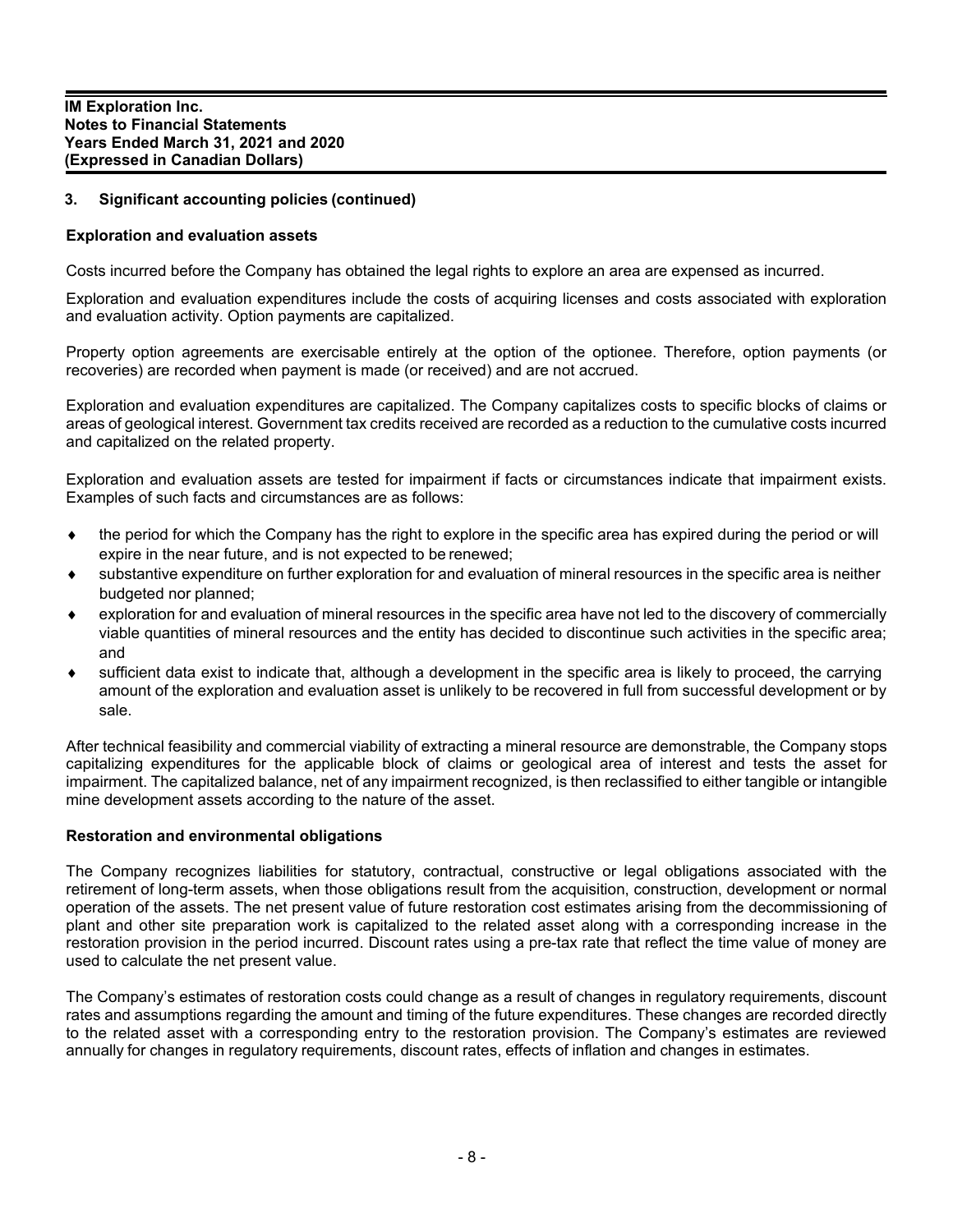# **Restoration and environmental obligations (continued)**

Changes in the net present value, excluding changes in the Company's estimates of restoration costs, are charged to the statement of comprehensive loss for the period.

The net present value of restoration costs arising from subsequent site damage that is incurred on an ongoing basis during production are charged to the statement of comprehensive loss in the period incurred.

The costs of restoration projects that were included in the provision are recorded against the provision as incurred. The costs to prevent and control environmental impacts at specific properties are capitalized in accordance with the Company's accounting policy for exploration and evaluation assets.

#### **Impairment of assets**

The carrying amount of the Company's assets (which include exploration and evaluation assets) is reviewed at each reporting date to determine whether there is any indication of impairment. If such indication exists, the recoverable amount of the asset is estimated in order to determine the extent of the impairment loss. An impairment loss is recognized whenever the carrying amount of an asset or its cash generating unit exceeds its recoverable amount. Impairment losses are recognized in the statement of comprehensive loss.

The recoverable amount of assets is the greater of an asset's fair value less cost to sell and value in use. In assessing value in use, the estimated future cash flows are discounted to their present value using a pre-tax discount rate that reflects the current market assessments of the time value of money and the risks specific to the asset. For an asset that does not generate cash inflows largely independent of those from other assets, the recoverable amount is determined for the cash-generating unit to which the asset belongs.

An impairment loss is only reversed if there is an indication that the impairment loss may no longer exist and there has been a change in the estimates used to determine the recoverable amount. Any reversal of impairment cannot increase the carrying value of the asset to an amount higher than the carrying amount that would have been determined had no impairment loss been recognized in previous years.

Assets that have an indefinite useful life are not subject to amortization and are tested annually for impairment.

#### **Loss per share**

Basic loss per share is calculated by dividing the loss attributable to common shareholders by the weighted average number of common shares outstanding in the period. For all periods presented, the loss attributable to common shareholders equals the reported loss attributable to owners of the Company. Diluted loss per share is calculated by the treasury stock method. Under the treasury stock method, the weighted average number of common shares outstanding for the calculation of diluted loss per share assumes that the proceeds to be received on the exercise of dilutive share options and warrants are used to repurchase common shares at the average market price during the period.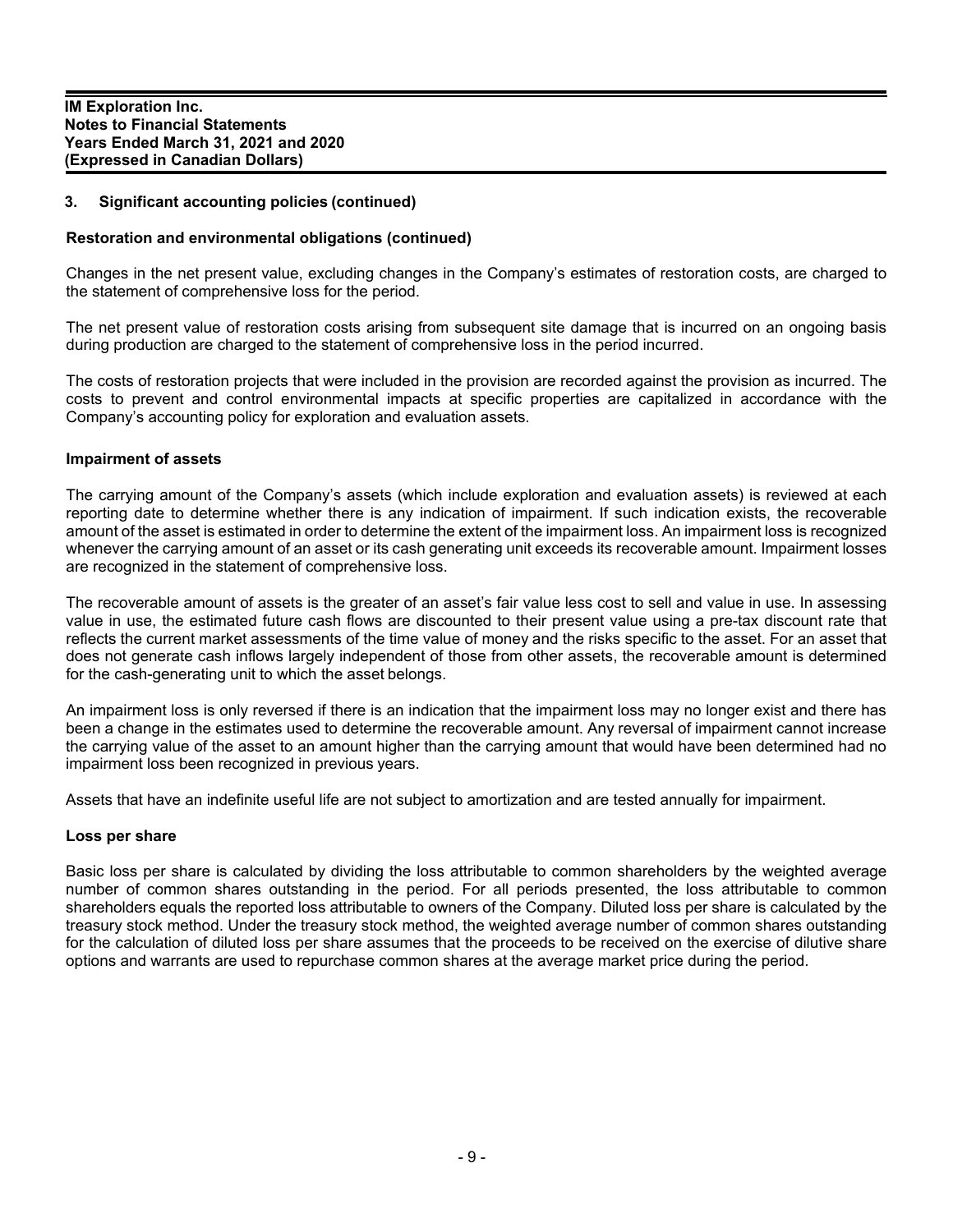#### **Income taxes**

#### Current income tax:

Current income tax assets and liabilities for the current period are measured at the amount expected to be recovered from or paid to the taxation authorities. The tax rates and tax laws used to compute the amount are those that are enacted or substantively enacted, at the reporting date, in the countries where the Company operates and generates taxable income.

Current income tax relating to items recognized directly in other comprehensive income or equity is recognized in other comprehensive income or equity and not in profit or loss. Management periodically evaluates positions taken in the tax returns with respect to situations in which applicable tax regulations are subject to interpretation and establishes provisions where appropriate.

#### Deferred income tax:

Deferred income tax is recognized, using the asset and liability method, on temporary differences at the reporting date arising between the tax bases of assets and liabilities and their carrying amounts for financial reporting purposes

The carrying amount of deferred income tax assets is reviewed at the end of each reporting period and recognized only to the extent that it is probable that sufficient taxable profit will be available to allow all or part of the deferred income tax asset to be utilized.

Deferred income tax assets and liabilities are measured at the tax rates that are expected to apply to the year when the asset is realized or the liability is settled, based on tax rates (and tax laws) that have been enacted or substantively enacted by the end of the reporting period.

Deferred income tax assets and deferred income tax liabilities are offset, if a legally enforceable right exists to set off current tax assets against current income tax liabilities and the deferred income taxes relate to the same taxable entity and the same taxation authority.

#### **Adoption of new accounting standards.**

During the year, the Company adopted a number of new IFRS standards, interpretations, amendments and improvements to existing standards. These included IAS 8, IAS 28, IFRS 3, and IFRS 10. These new standards and changes did not have any material impact on the Company's financial statements.

#### **New standards not yet adopted and interpretations issued but not yet effective**

IAS 1 – Presentation of Financial Statements ("IAS 1") was amended in January 2020 to provide a more general approach to the classification of liabilities under IAS 1 based on the contractual arrangements in place at the reporting date. The amendments clarify that the classification of liabilities as current or noncurrent is based solely on a company's right to defer settlement at the reporting date. The right needs to be unconditional and must have substance. The amendments also clarify that the transfer of a company's own equity instruments is regarded as settlement of a liability, unless it results from the exercise of a conversion option meeting the definition of an equity instrument. The amendments are effective for annual periods beginning on January 1, 2023.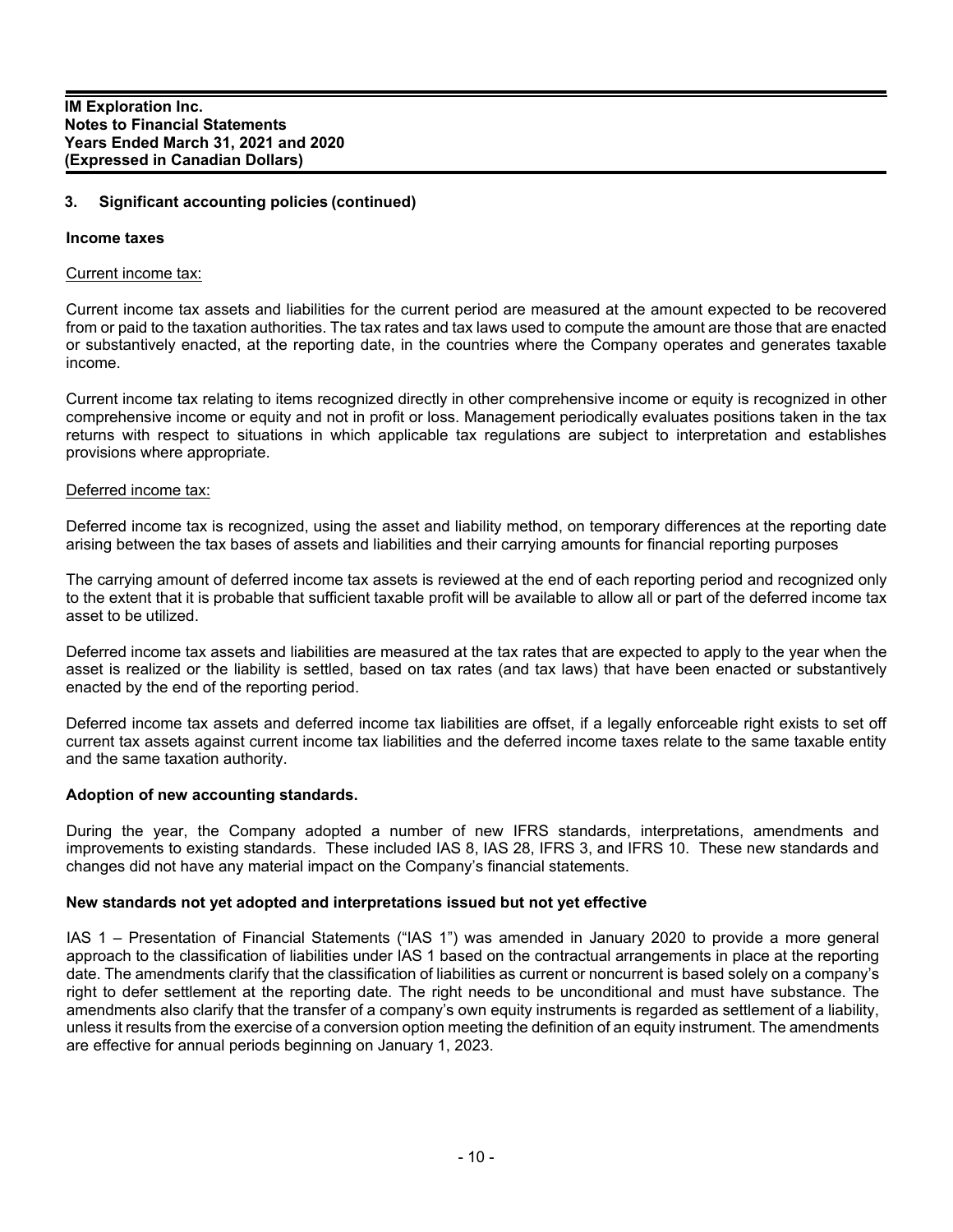# **4. Capital risk management**

The Company's policy is to maintain a strong capital base so as to maintain investor and creditor confidence, safeguard the Company's ability to support the exploration and development of its exploration and evaluation assets and to sustain future development of the business. The capital structure of the Company consists of equity and debt obligations, net of cash.

The Company's objective in managing capital is to maintain adequate levels of funding to safeguard the Company's ability to continue as a going concern in order to pursue the exploration and development of its mineral property interests and to maintain a flexible capital structure which will optimize the costs of capital at an acceptable risk.

The Company plans to manage its capital structure in a manner that provides sufficient funding for operational activities through funds primarily secured through equity capital obtained in private placements. There can be no assurances that the Company will be able to continue raising capital in this manner.

Although the Company has been successful at raising funds in the past through the issuance of share capital, it is uncertain whether it will be able to continue this form of financing due to the current difficult conditions for junior mineral exploration companies. The Company makes adjustments to its management of capital in the light of changes in economic conditions and the risk characteristics of its assets, seeking to limit shareholder dilution and optimize itscosts of capital while maintaining an acceptable level of risk.

There are no restrictions on the Company's capital and there were no changes in the Company's approach to capital management during the year.

#### **5. Financial instruments and risk management**

#### Fair value

Fair value is the amount at which a financial instrument could be exchanged between willing parties based on current markets for instruments with the same risk, principal and remaining maturity. Fair value estimates are based on present value and other valuation techniques using rates that reflect those that the Company could currently obtain, on the market, for financial instruments with similar terms, conditions and maturities.

The Company classifies the fair value of the financial instruments according to the following hierarchy based on the observable inputs used to value the instrument:

- Level 1 Unadjusted quoted prices in active markets that are accessible at the measurement date for identical, unrestricted assets or liabilities.
- Level 2 Inputs other than quoted prices included in Level 1 that are observable, either directly (i.e., as prices) or indirectly (i.e., derived from prices).
- ♦ Level 3 Prices or valuation techniques that require inputs that are both significant to the fair valuemeasurement and unobservable (i.e., supported by little or no market activity).

The Company determined that the carrying values of its short-term financial assets and liabilities approximate the corresponding fair values because of the relatively short periods to maturity of these instruments and the low credit risk.

#### Credit risk

Credit risk is the risk that one party to a financial instrument will fail to discharge an obligation and cause the other party to incur financial loss. The Company's primary exposure to credit risk is on its cash and other receivable. Cash is held with the same financial institution giving rise to a concentration of credit risk. This risk is managed by using a major Canadian bank that is high credit quality financial institution as determined by rating agencies.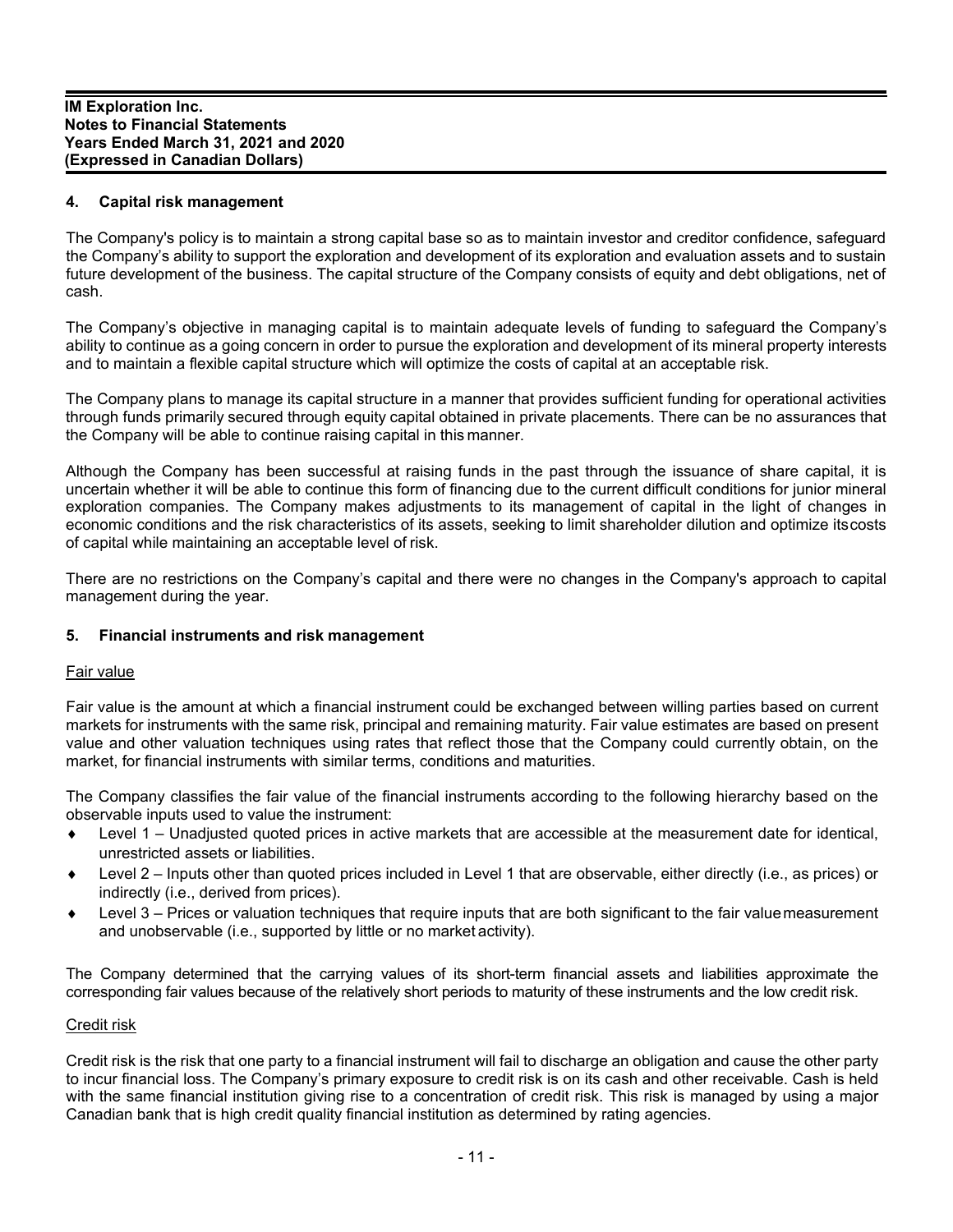# **5. Financial instruments and risk management (continued)**

#### Foreign exchange risk

Foreign currency risk is the risk that the fair values of future cash flows of a financial instrument will fluctuate because they are denominated in currencies that differ from the respective functional currency. The Company's exposure to foreign exchange risk is minimal.

#### Interest rate risk

Interest rate risk is the risk that the fair value of future cash flows of a financial instrument will fluctuate because of changes in market interest rates. The Company is not exposed to significant interest rate risk.

#### Liquidity risk

Liquidity risk is the risk that the Company will not be able to meet its financial obligations as they fall due. The Company has a planning and budgeting process in place to help determine the funds required to support the Company's normal operating requirements on an ongoing basis. Liquidity risk is considered high.

#### **6. Prepaid expenses**

|                               | 2021   |   | 2020                     |
|-------------------------------|--------|---|--------------------------|
| Prepaid expenses              | 7.031  | ง | $\overline{\phantom{0}}$ |
| Deposits                      | 12,882 |   | $\overline{\phantom{a}}$ |
| <b>Total prepaid expenses</b> | 19,913 |   | $\overline{\phantom{0}}$ |

#### **7. Exploration and evaluation assets**

On November 30, 2017, the Company entered into an option agreement to earn a 90% interest in the Mulloy Property situated in the Rowlandson Township, Porcupine Division in Ontario in exchange for \$15,000 (paid) and 300,000 common shares of the Company with a fair value of \$30,000 which were issued upon the Company's initial public offering (see note 10).

Pursuant to the option agreement, the Company is required to make the aforementioned payments and complete a feasibility study to earn 90% interest free and clear of all encumbrances.

A 2% royalty on net smelter returns ("NSR") from all production by the Company at the property will be payable in cash or in kind. The Company can purchase 1% of the NSR for \$1,000,000.

**Mulloy Property**

The Company's exploration and evaluation assets consist of the following:

|                                   |    | <b>INIGHTY FIVELLY</b> |
|-----------------------------------|----|------------------------|
| <b>Acquisition costs</b>          |    |                        |
| Balance, March 31, 2019           | \$ | 15,000                 |
| Shares issued as option payment   |    | 30,000                 |
| Balance, March 31, 2021 and 2020  |    | 45,000                 |
| <b>Exploration costs</b>          |    |                        |
| <b>Balance, March 31, 2019</b>    |    |                        |
| Geophysical survey and assessment |    | 24,250                 |
| Balance, March 31, 2020           |    | 24,250                 |
| Geological                        |    | 7,425                  |
| Staking                           |    | 4,602                  |
| Balance, March 31, 2021           |    | 36,277                 |
| Total balance, March 31, 2021     | ¢  | 81,277                 |
|                                   |    |                        |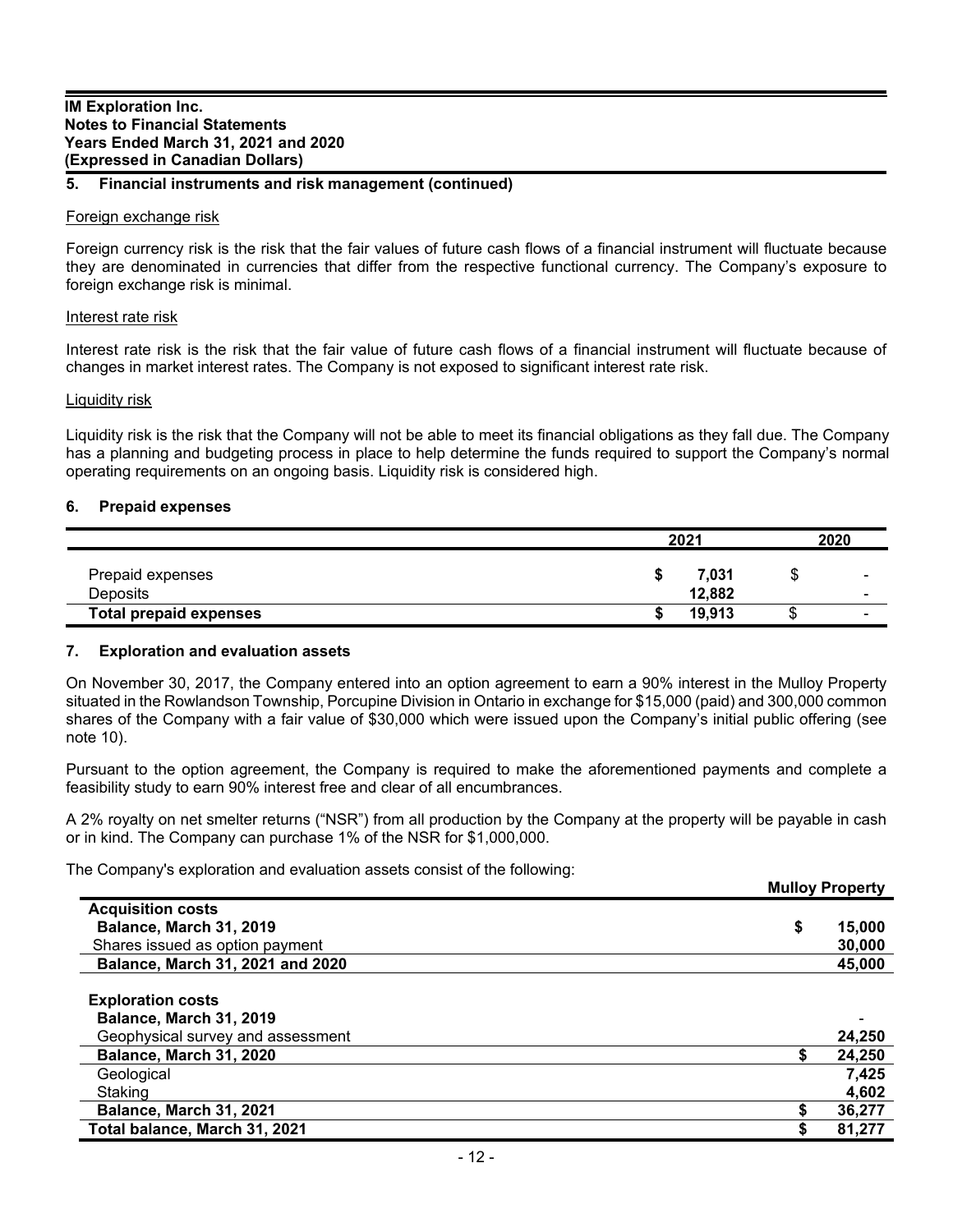# **8. Accounts payable and accrued liabilities**

|                                                | 2021   | 2020   |
|------------------------------------------------|--------|--------|
| Accounts payable                               | 6.454  | 21.341 |
| Accrued liabilities                            | 22,570 | 40,903 |
| Total accounts payable and accrued liabilities | 29.024 | 62.244 |

#### **9. Share capital**

#### a) Authorized share capital

Authorized share capital consists of an unlimited number of common shares without par value.

#### b) Common shares issued

|                                                            | Number of<br>common<br>shares |    | Amount    |
|------------------------------------------------------------|-------------------------------|----|-----------|
| Balance, March 31, 2019                                    | 7,100,000                     | S  | 289,971   |
| Initial public offering (i)                                | 3,000,000                     |    | 300,000   |
| Share issue costs                                          |                               |    | (106,116) |
| Share issued for acquisition of exploration and evaluation |                               |    |           |
| assets                                                     | 300,000                       |    | 30,000    |
| Balance, March 31, 2020                                    | 10,400,000                    | \$ | 513,855   |
| Private placement (ii)                                     | 6,200,000                     |    | 310,000   |
| Share issue costs (ii)                                     |                               |    | (6,032)   |
| Warrants exercised (iii)                                   | 13,000                        |    | 1,982     |
| Private placement (iv)                                     | 5.158.333                     |    | 773.750   |
| Balance, March 31, 2021                                    | 21,771,333                    | S. | 1,593,555 |

- (i) On May 29, 2019, the Company completed an initial public offering ("Offering") with issuance of 3,000,000 common shares at \$0.10 per common share for gross proceeds of \$300,000. The Company paid commission fee of \$30,000 corporate finance fee of \$12,500 and legal and other fees of \$42,616 and issued 100,000 agent's warrants and 300,000 compensation warrants. Each warrant entitles the holder to acquire one common share at a price of \$0.10 for 24 months from the date of closing of the Offering. These warrants were assessed a value of \$21,000 using the Black-Scholes Option Pricing model. The weighted average assumptions used in the valuation are as follows: risk free rate - 1.53%; expected life - 2 years; expected volatility - 100%; and weighted average share price - \$0.10.
- (ii) On August 24, 2020, the Company completed a non-brokered private placement with the issuance of 6,200,000 common shares, at a price of \$0.05 per common share, for gross proceeds of \$310,000. In connection with the private placement, the Company paid legal fees totaling \$6,032.
- (iii) On March 16, 2021, certain warrant holders exercised 13,000 warrants, each entitling the holder to receive one common share of the Company, at an exercise price of \$0.10, representing proceeds of \$1,300.
- (iv) On March 26, 2021, the Company completed a non-brokered private placement by issuing 5,158,333 units at a price of \$0.15 per unit, for gross proceeds of \$773,750.

Each unit comprised one common share and one common share purchase warrant, with each warrant being exercisable into one additional common share for 36 months from the closing date of the private placement at an exercise price of \$0.25 per common share. The Company can accelerate the expiry of the warrants if the closing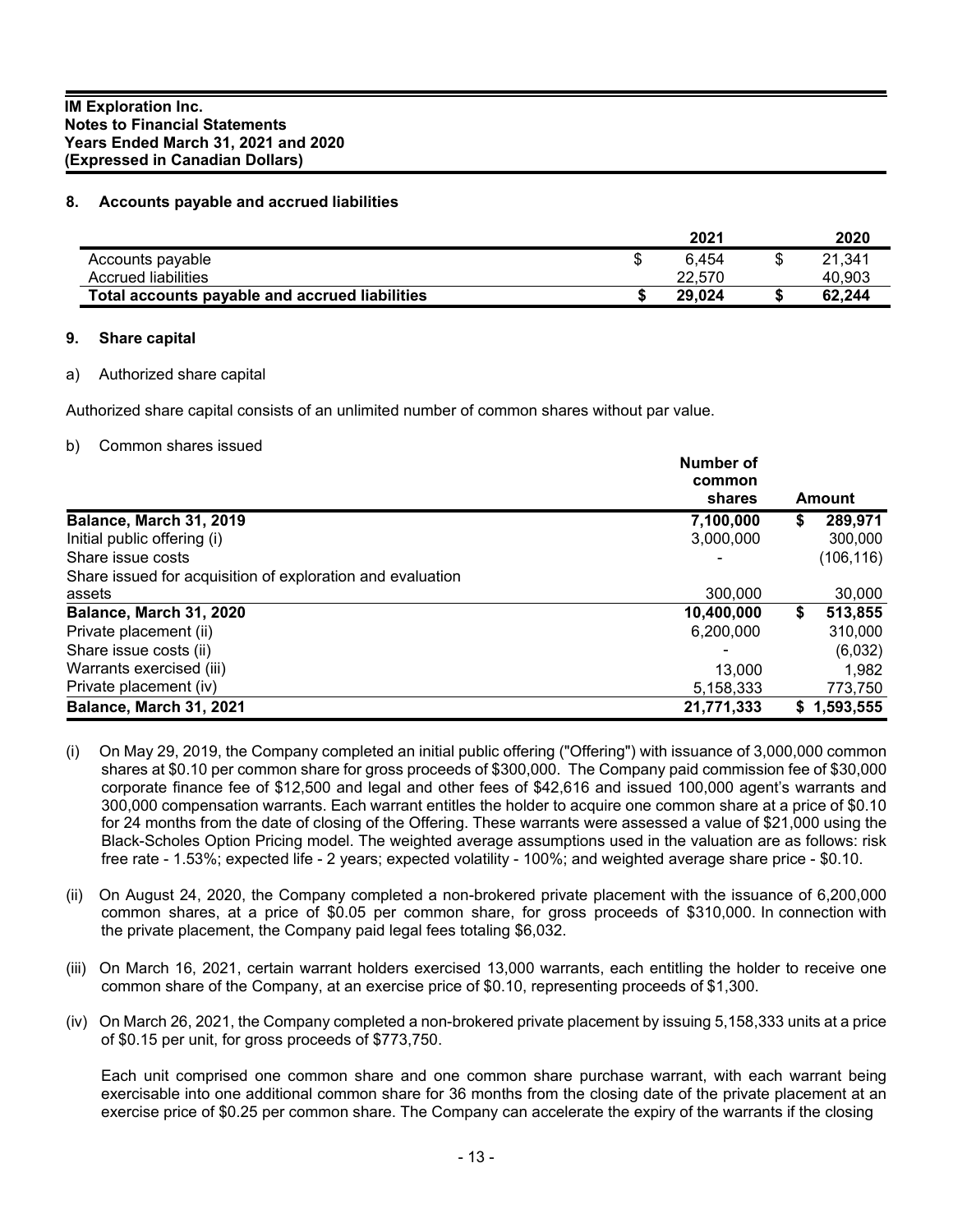#### **9. Share capital (continued)**

trading of the common share on the Exchange exceeds \$0.50 for 10 consecutive trading days at any time following the date of issuance. The warrants will expire on the date which is 30 business days following the date a press release is issued by the Company announcing the reduced warrant term. No value has been allocated to the warrants issued.

#### c) Share purchase warrants

On exercise, each warrant allows the holder to purchase one common share of the Company. The changes in warrants outstanding are as follows:

|                                       | Number of<br>warrants | <b>Weighted average</b><br>exercise price |
|---------------------------------------|-----------------------|-------------------------------------------|
| Balance, March 31, 2019               |                       |                                           |
| Warrants issued                       | 400,000               | 0.10                                      |
| Balance, March 31, 2020               | 400,000               | 0.10                                      |
| Issued pursuant to private placements | 5,158,333             | 0.25                                      |
| Exercised during the year             | (13,000)              | 0.10                                      |
| Warrants outstanding, March 31, 2021  | 5,545,333             | 0.24                                      |

Details of warrants outstanding as at March 31, 2021 are as follows:

| <b>Weighted average</b> | <b>Weighted average</b> | <b>Number of warrants</b> |
|-------------------------|-------------------------|---------------------------|
| exercise price          | contractual life        | outstanding               |
| \$0.25                  | 2.98 years              | 5,158,333                 |
| \$0.10                  | $0.17$ years            | 387,000                   |

# d) Stock options

The Company has adopted an incentive stock option plan, which provides that the Board of Directors of the Company may from time to time, in its discretion, and in accordance with the Exchange requirements, grant to directors, officers, employees and technical consultants to the Company, non-transferable stock options to purchase common shares, provided that the number of common shares reserved for issuance will not exceed 10% of the Company's issued and outstanding common shares. Options may be exercised no later than 30 days following cessation of the optionee's position with the Company, unless the Company determines otherwise. For all options already outstanding as at March 31, 2020, this post-cessation exercise period duration was set at 90 days.

The changes in options are as follows:

|                                              | Number of<br>options | <b>Weighted average</b><br>exercise price |
|----------------------------------------------|----------------------|-------------------------------------------|
| Options outstanding, March 31, 2019          |                      |                                           |
| Options granted                              | 875,000              | 0.10                                      |
| Options forfeited                            | (25,000)             | 0.10                                      |
| Options outstanding, March 31, 2021 and 2020 | 850,000              | 0.10                                      |
| Options exercisable, March 31, 2021          | 850,000              | 0.10                                      |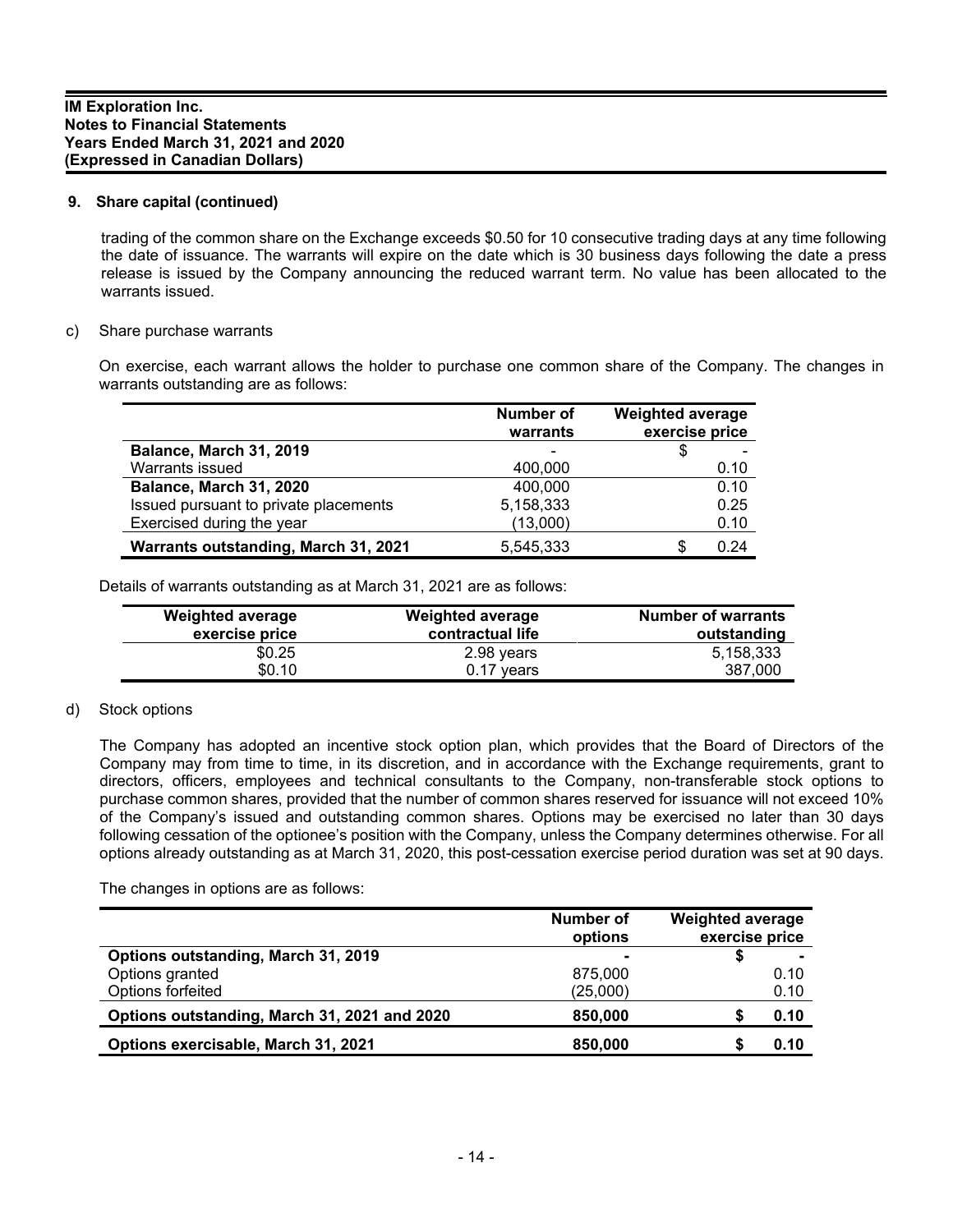# **9. Share capital (continued)**

Details of options outstanding as at March 31, 2020 are as follows:

|                         | Number of   | Weighted         | Number of   | Weighted         |
|-------------------------|-------------|------------------|-------------|------------------|
| <b>Weighted average</b> | options     | average          | options     | average          |
| exercise price          | outstanding | contractual life | exercisable | contractual life |
| \$0.10                  | 700,000     | 3.16 years       | 700,000     | 3.16 years       |
| \$0.10                  | 100,000     | 3.26 years       | 100,000     | 3.26 years       |
| \$0.09                  | 50,000      | $3.51$ years     | 50,000      | $3.51$ years     |
| \$0.10                  | 850,000     | 3.20 years       | 850,000     | 3.20 years       |

On May 29, 2019, the Company granted 725,000 stock options to directors, officers and consultant which are exercisable for a period of five years from the date of the grant at an exercise price of \$0.10 per common share. The options will vest as follows: 375,000 immediately, 150,000 on October 31, 2019 and 200,000 on the earlier of: (i) April 30, 2020; and (ii) the notice of a triggering event as defined in the plan. The estimated fair value of the options at the grant date was \$54,000 using the Black-Scholes option pricing model. The estimated fair value of the vested options have been charged to the statement of loss and comprehensive loss and credited to contributed surplus in the shareholders' equity. The underlying weighted average assumptions used in the estimation of fair value in the Black- Scholes valuation model are as follows: expected dividend yield of 0%; share price of \$0.10; expected volatility of 100%; risk- free interest rate of 1.46%; and an expected average life of 5 years. During the year ended March 31, 2021, \$nil was expensed (2020 - \$52,752).

On July 2, 2019, the Company granted 100,000 stock options to a consultant in accordance with the Company's stock option plan. These stock options have a 5 year term and an exercise price of \$0.10 each, and vest immediately. The fair value of the stock options granted during the year ended March 31, 2020 was estimated to be \$0.075 per stock option using the Black-Scholes option pricing model with the following assumptions: Risk-free interest rate – 1.41%, volatility – 100%, dividend yield – 0%, expected life – 5 years. During the year ended March 31, 2021, \$nil (2020 - \$7,456) was expensed.

On October 1, 2019, the Company granted 50,000 stock options to the new Chief Financial Officer and Corporate Secretary of the Company in accordance with the Company's stock option plan. These stock options have a 5 year term and an exercise price of \$0.09 each, and vest immediately. The fair value of the stock options granted during the year ended March 31, 2020 was estimated to be \$0.076 per stock option using the Black-Scholes option pricing model with the following assumptions: Risk-free interest rate  $-1.37\%$ , volatility  $-100\%$ , dividend yield  $-0\%$ . expected life – 5 years. During the year ended March 31, 2021, \$nil was expensed (2020 - \$3,794).

During the year ended March 31, 2021, the Company recognized stock-based compensation expense of \$nil (2020  $-$  \$64,002).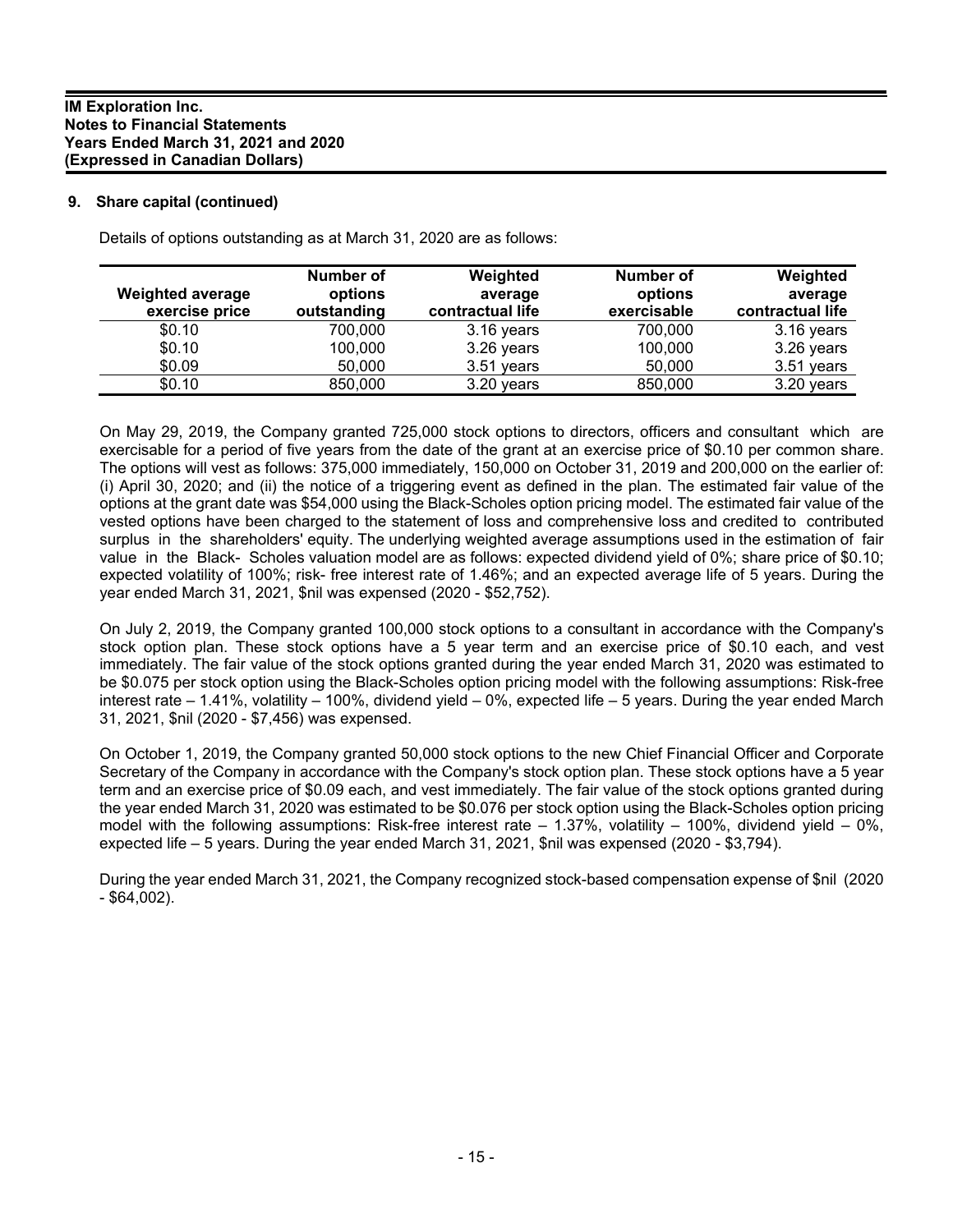# **10. Income taxes**

A reconciliation of income taxes at statutory rates is as follows:

|                                             |     | 2021           | 2020         |
|---------------------------------------------|-----|----------------|--------------|
| Loss before income taxes                    | \$  | (84, 814)      | \$(158, 343) |
| Statutory income tax rates                  |     | 27%            | 27%          |
| Computed income tax recovery                |     | (22,900)       | (42, 753)    |
| Permanent differences and other             |     |                | (13, 443)    |
| Change in unrecognized deductible temporary |     | 22,900         | 56,196       |
| Income tax recovery                         | \$. | $\blacksquare$ | \$           |

Significant components of the Company's deferred tax assets and liabilities are as follows:

|                                  |   | 2021                     | 2020 |        |
|----------------------------------|---|--------------------------|------|--------|
| Deferred income tax assets       |   |                          |      |        |
| Non-capital loss carry-forwards  | S | 98,175                   | \$   | 75.275 |
| Share issue costs                |   | 22,951                   |      | 22,951 |
|                                  |   | 121,126                  |      | 98.196 |
| Unrecognized deferred tax assets |   | (121, 126)               |      |        |
| Deferred income tax asset        |   | $\overline{\phantom{0}}$ | \$   |        |

The Company has non-capital losses of approximately \$362,000 which may be carried forward to reduce taxable income in future years. The non-capital losses will begin to expire in 2040.

The conditions required under IFRS, to recognize net potential deferred tax assets based on the establishment of likely recovery through future profitability have not been met. Accordingly, a 100% valuation allowance has been provided.

#### **11. Related party transactions**

Related parties include the Board of Directors, officers, close family members and enterprises that are controlled by these individuals as well as certain persons performing similar functions.

a) The Company defines its key management as the Board of Directors, Chief Executive Officer and Chief Financial Officer. Remuneration of director and key management personnel of the Company was as follows:

|                                                    |   | 2021   |   | 2020   |  |
|----------------------------------------------------|---|--------|---|--------|--|
| Management services (i)                            |   | 7.654  | S | 3,201  |  |
| One-time bonus (ii)                                |   | $\sim$ |   | 20,500 |  |
| Share-based compensation to directors and officers |   |        |   | 64,002 |  |
|                                                    | Ð | 7.654  |   | 87,703 |  |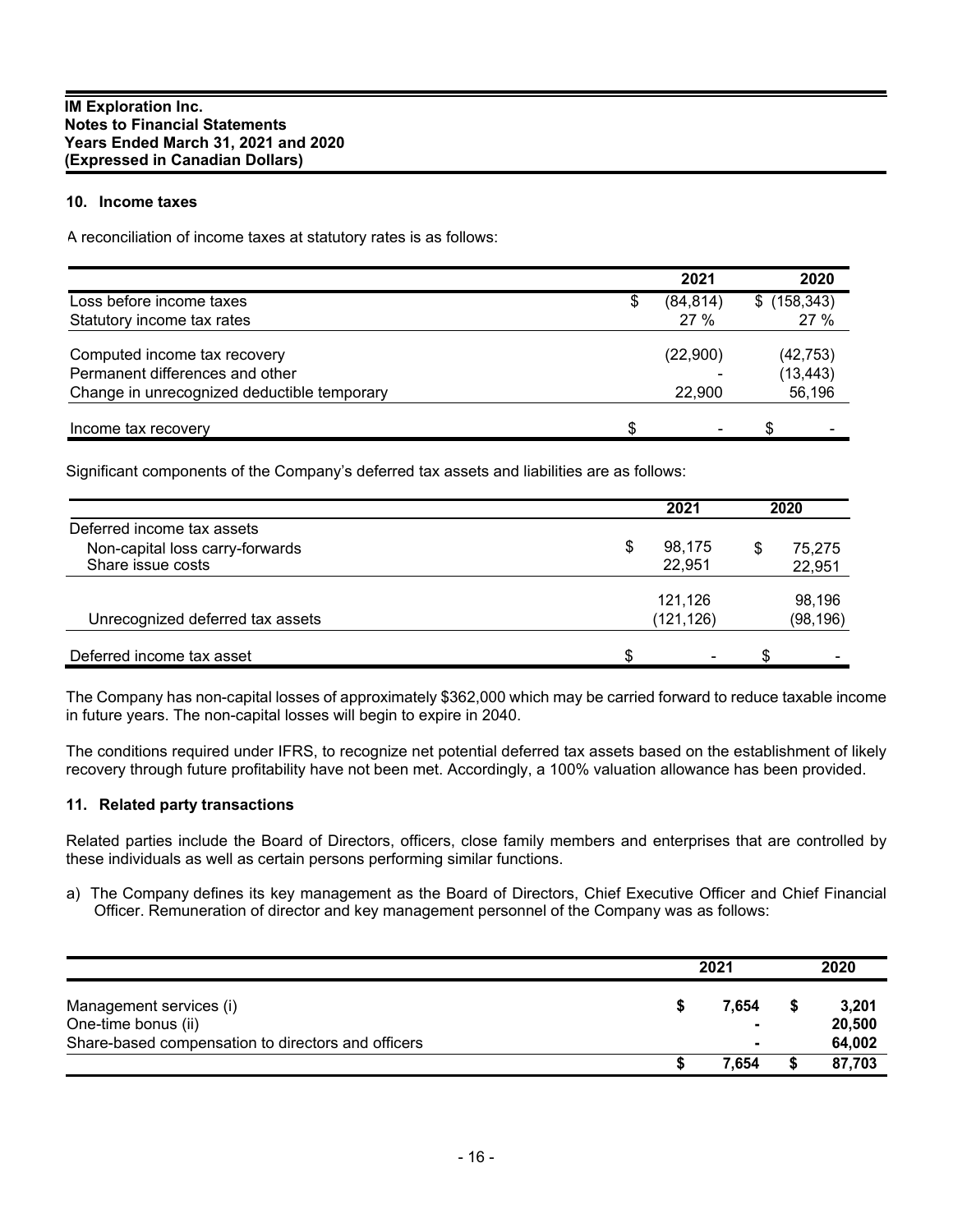# **11. Related party transactions (continued)**

- i) Management services are for CFO fees.
- ii) While the CEO and directors of the Company are not paid for serving in such positions, they received bonuses upon completion of the IPO. The amount of \$20,500 had been accrued and was paid in June 2020. Also see Note 13 – Subsequent Events.
- b) The Company has entered into the following transactions with related parties:

|                                                         | 2021   |  |        |
|---------------------------------------------------------|--------|--|--------|
| Marrelli Support Services Inc. ("Marrelli Support") (i) | $\sim$ |  | 14,926 |
|                                                         | $\sim$ |  | 4,926  |

- i) For the year ended March 31, 2021, the Company expensed \$nil, (2020 \$14,926) to Marrelli Support for bookkeeping services. Victor Hugo, former CFO of the Company, is an employee of Marrelli Support.
- c) During the year ended March 31, 2021, certain officers, directors or companies controlled by them participated in the Company's private placements as described in Note 9 (b) and subscribed for 1,725,000 units, for total gross proceeds to the Company of \$158,750.

#### **12. Subsequent events**

#### **Stock option grants**

On April 8, 2021, the Company granted stock options to certain directors and officers of the Company to purchase up to 1,100,000 common shares in the capital of the Company pursuant to the Company's stock option plan. These options are exercisable on or before April 9, 2026 at an exercise price of \$0.18 per share and will vest on a quarterly basis over a period of one year.

On June 2, 2021, the Company granted incentive stock options to an officer of the Company to purchase up to 200,000 common shares in the capital of the Company pursuant to the Company's stock option plan. These options which vest immediately, are exercisable on or before June 2, 2026 at an exercise price of \$0.30 per share.

On July 5, 2021, the Company granted incentive stock options to certain directors, officers, employees and consultants of the Company to purchase up to 1,400,000 common shares in the capital of the Company pursuant to the Company's stock option plan. These options which vest immediately, are exercisable on or before July 5, 2026 at an exercise price of \$0.24 per share.

On July 22, 2021, the Company granted incentive stock options a consultant of the Company to purchase up to 200,000 common shares in the capital of the Company pursuant to the Company's stock option plan. These options which vest immediately, are exercisable on or before July 22, 2026 at an exercise price of \$0.24 per share.

#### **Warrant exercise**

On May 14, 2021, the Company issued 347,000 common shares for total proceeds of \$34,700 pursuant to the exercise of warrants at an exercise price of \$0.10 per common share.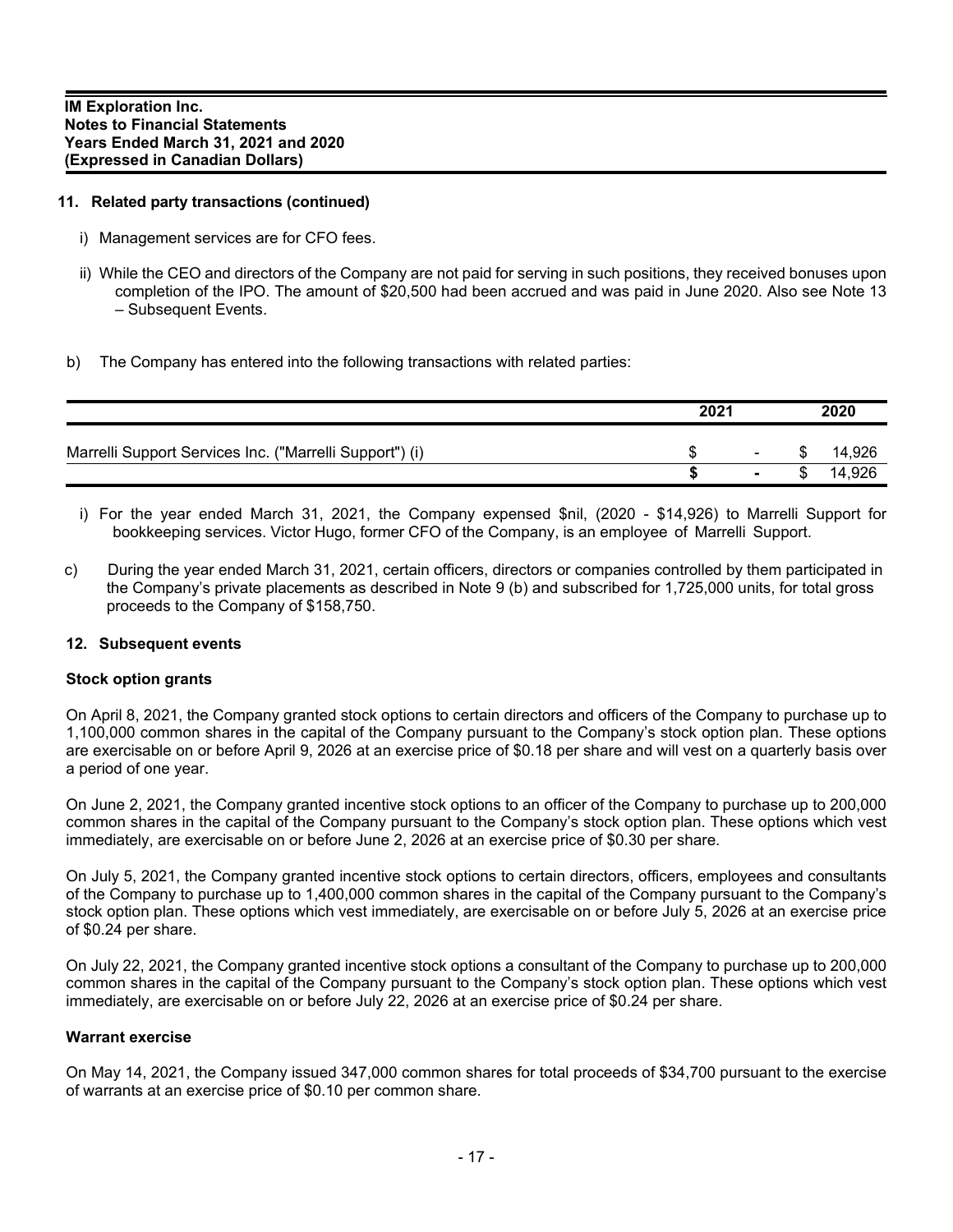# **12. Subsequent events (continued)**

# **Consulting agreement**

On June 1, 2021, the Company entered into a consulting agreement with Canalis Capital Group, Inc.("Canalis") to provide consulting services to the Company. The principal of Canalis, Raymond Harari, is the Chief Executive Officer and President of the Company. The Company will pay \$5,000 per month during the term of the consulting agreement effective May 1, 2021 for a term of four months and will automatically extend for successive one-month periods unless terminated following a 30 day notice.

# **Toiyable Gold Project**

On April 22, 2021, the Company entered into an agreement with Starcore International Mines Ltd. (TSX: SAM) ("Starcore") for the assignment of Starcore's option to acquire a 100% interest in the Toiyable Gold Project in Lander County, Nevada ("Project') from Minquest Ltd ("Minquest").

As consideration for the assignment of Starcore's right to acquire a 100% interest in the Project, the Company has issued Starcore 4,100,000 common shares in the capital of the Company (the "Consideration Shares") at a price of \$0.15 per Consideration Shares. The Consideration Shares will be subject to a contractual escrow period of twelve (12) months following the date of issuance, with 25% being released every three (3) months, with the first release occurring no later than 3 months after the closing of the Transaction and a cash payment paid to Starcore in the amount of US\$150,000 (paid).

Upon closing of the transaction, the Company now has the option to exercise its right to earn a 100% ownership position in the Project by making the following cash payments to Minquest (for an aggregate total of US\$760,000):

- US\$100,000 on May 31, 2021 (paid)
- US\$120,000 on October 15, 2021
- US\$140,000 on October 15, 2022
- US\$400,000 on October 15, 2023

The Company will also be responsible for annual claim payments due to the U.S. Bureau of Land Management, which totaled US\$27,725 in 2020 (paid).

On June 2, 2021, the Company purchased Golden Oasis Exploration (a private Nevada incorporated company) from American Consolidated Minerals Corp., a wholly-owned subsidiary of Starcore International Mines Ltd. for US\$100,000. Golden Oasis Exploration holds the exploration permits (Plans of Operations) and a reclamation bond in respect to the Toiyable Gold Project.

#### **Momentum Minerals Ltd.**

On May 17, 2021, the Company entered into a binding Letter of Intent (the "LOI") with Momentum Minerals Ltd. ("Momentum"), a private company headquartered in Vancouver, British Columbia, to acquire all the issued and outstanding shares of Momentum. On July 6, 2021, the Company completed the acquisition of Momentum pursuant to the terms of the amalgamation agreement dated June 16, 2021 among the Company's, wholly-owned subsidiary, 1307605 B.C. Ltd. ("IM Subco") and Momentum (the "Transaction").